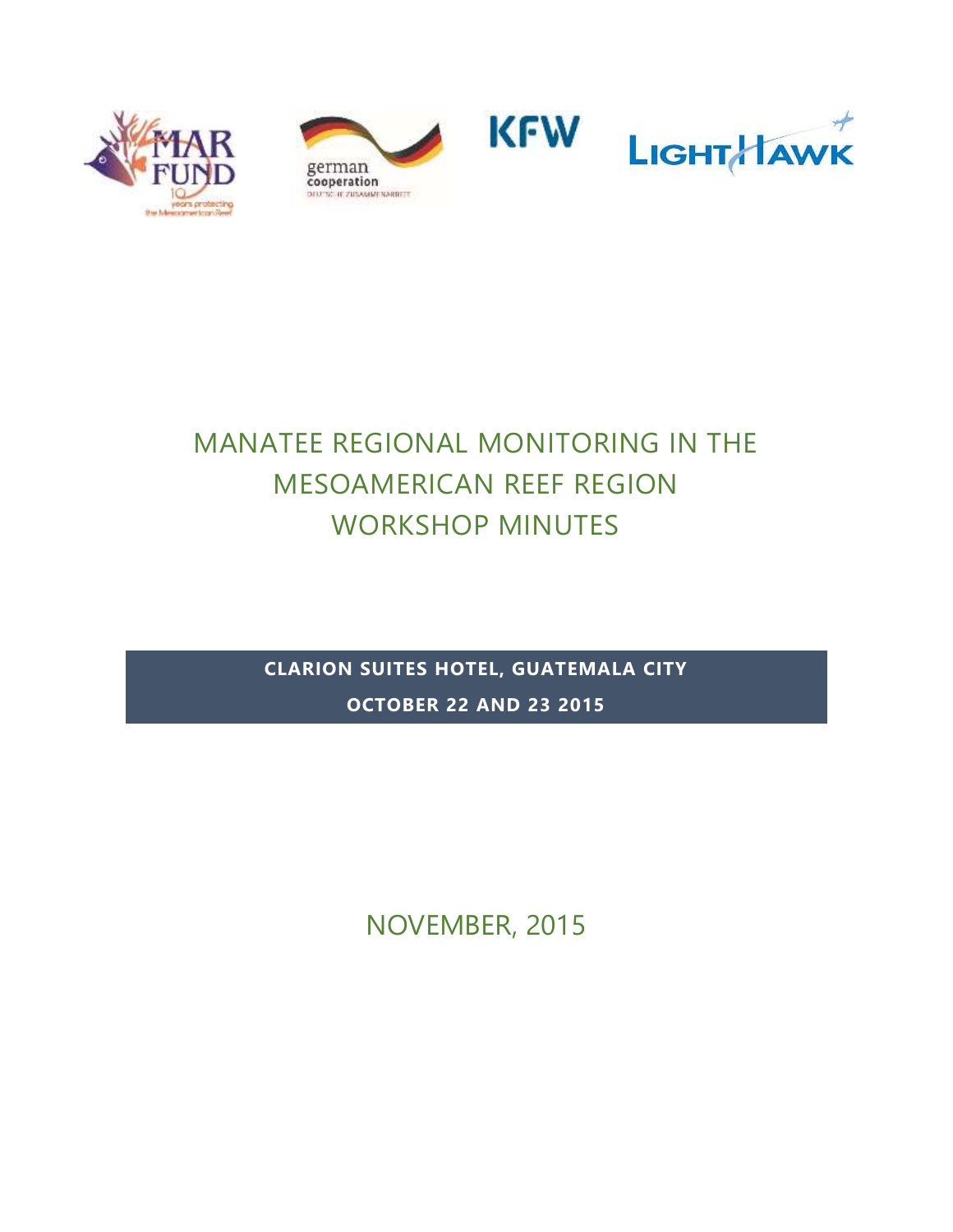## **INTRODUCTION**

Manatees, of the family *Trichechidae* and genus *Trichechus,* are large, fully aquatic, herbivorous marine mammals sometimes known as sea cows. They never leave the water and like all marine mammals they must breathe air at the surface. There are three accepted living species of Trichechidae, the Amazonian manatee (*Trichechus inunguis*), the West Indian manatee (*Trichechus manatus*), and the West African manatee (*Trichechus senegalensis*). (Deutsch, et al. 2008).

They measure up to 4.0 m long, weigh as much as 590 kg, and have paddle-like flippers. They are slow-moving animals that frequent coastal waters and rivers, and because of this, they are often accidentally hit by motorboats in crowded waters, and sometimes become entangled in fishing nets. They are also hunted for their meat, hides, oil, and bones. Today Manatees are declared by the IUCN as an endangered species (Hunter, 2013).

Studies show that the estimated manatee population in the Mesoamerican Reef system is between 1,000 to 1,500 manatees, one of the largest populations in its range of distribution. Being a prime tourist destination, the activities taking place in the Mesoamerican Reef region place pressure on the fragile environments, affecting numerous species, which live in or around the area, including the Antillean manatee, a subspecies of the West Indian (Petula, 2015).

MAR Fund and LightHawk identified the need to conduct a workshop with representatives from each country in the region to create an open dialogue venue that will allow the exchange of experiences, ideas and best practices on manatee research, monitoring and conservation along the MAR. The main objective of this first meeting is to define a single monitoring methodology that can provide information for establishing common conservation and management practices for this species, to be shared by conservation practitioners in the four countries.

# **OBJECTIVES**

- To present the Initiative Regional Monitoring and Management of Manatees in the MAR region.
- To understand the needs of protected areas managers regarding manatee monitoring and management, and to provide responses and recommendations.
- To establish collaboration among partners to create a regional and participatory monitoring plan.
- Develop long-term vision: to conduct periodical surveys and share the information with decision-making entities, scientific community and general public.
- To coordinate and plan the next regional survey.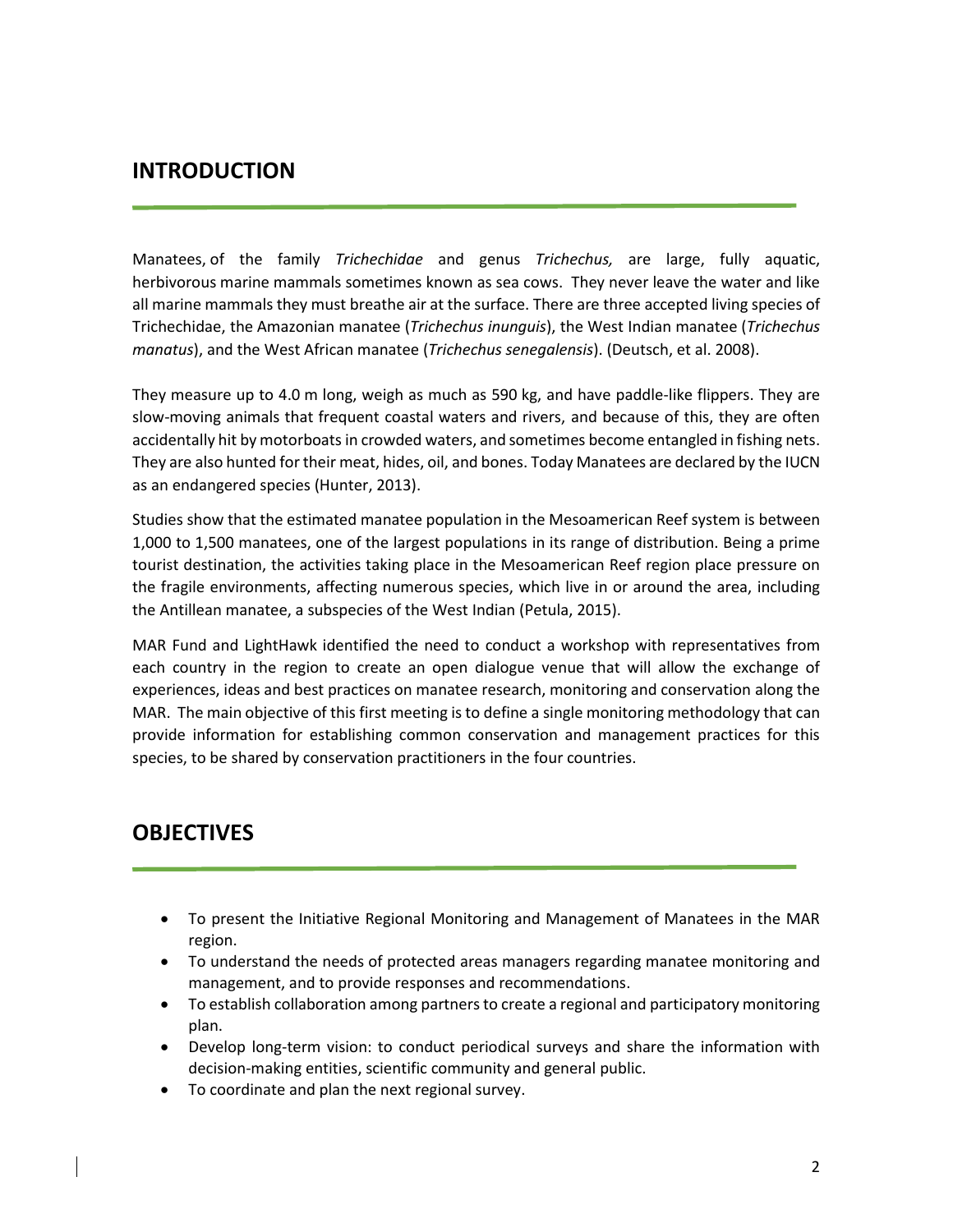# **WORKSHOP DEVELOPMENT**

# **Day One - October 22**

Carlos Rodriguez, Strategic Advisor for MAR Fund, opened with welcoming words and greetings to all participants (see Participant List, Annex 1). He emphasized and highlighted the importance of the manatee as a flagship species as well as the importance of working on a threat analysis and the search for future individual and group work.

Enma Diaz, Executive Secretary of the National Council of Protected Areas (CONAP) of Guatemala, also made welcoming remarks, indicating that for CONAP it was an honor to have the presence of each participant. She stressed that to be able to move forward with this initiative, multi-sectoral efforts and support from strategic partners will be required. The final objectives is to promote conservation of the species.

Claudio González, Technical Coordinator of MAR Fund, highlighted the importance of the species and the importance of joining efforts regionally. He informed that throughout the day the participants would share their work, from different protected areas and from the four countries (see agenda, Annex 2). The monitoring methodology to be proposed for the region would also be shared.

Working rules were stablished.

# **PRESENTATIONS**

Below you will find a succinct summary of each presentation made during the workshop, as well as the key issues discussed during the Q&A sessions.

All presentations can be found at the following link in the MAR Fund website: <http://www.marfund.org/regional-manatee-working-group/>

**IMPORTANT:** *The information contained in the workshop presentations belongs to the authors. Because some of these, results have not yet been published, please contact each author before using any of the data in any way or by any means*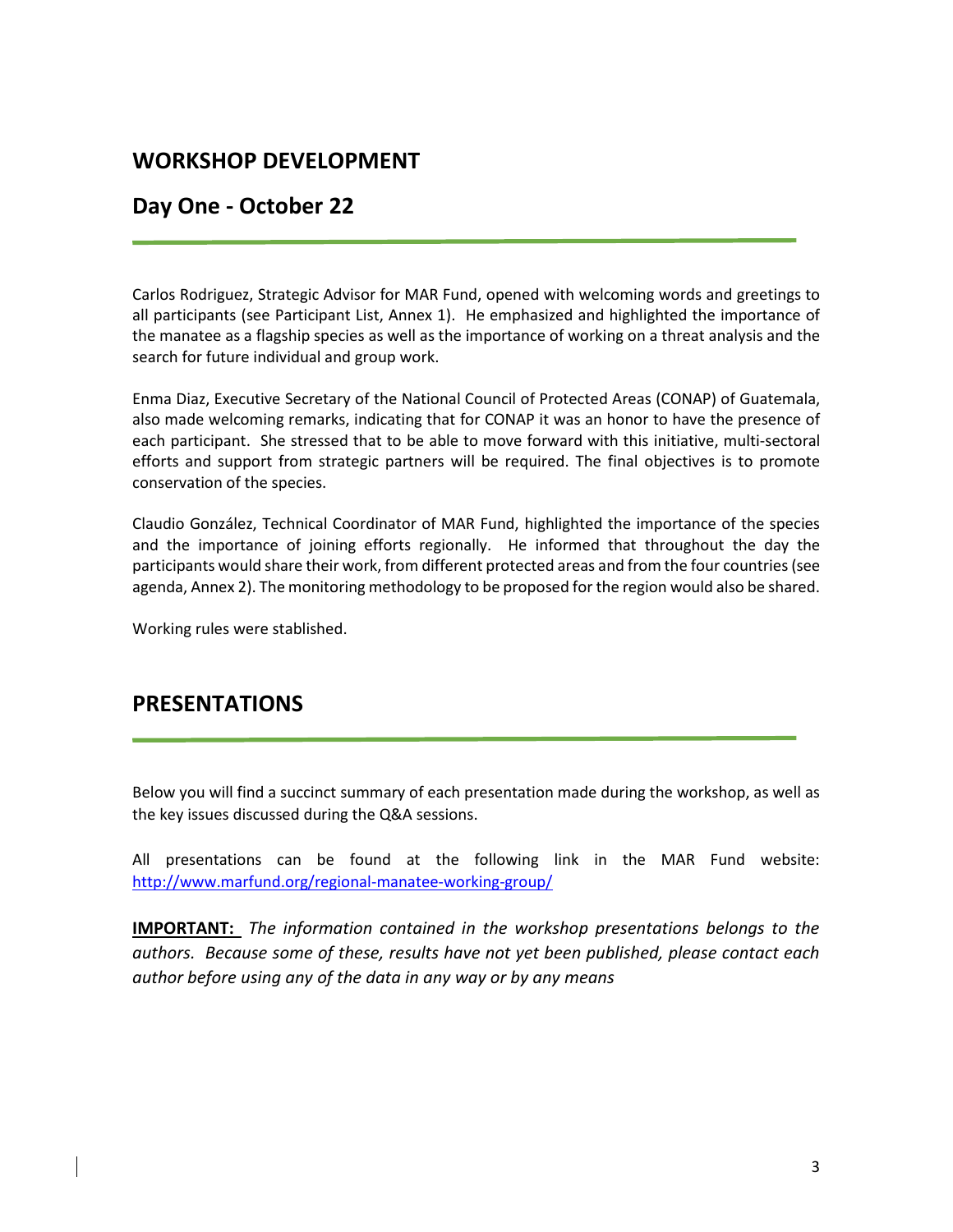### **1. Manatee Regional Monitoring in the Mesoamerican Reef Region workshop Armando Ubeda, LightHawk**

The manatee, an emblematic species, presents a low reproductive rate and is a vulnerable species to drastic climate and anthropogenic changes, which has reduced its distribution and abundance significantly. It has been declared an endangered species by the IUCN. The MAR is one region, we all share this species and have the opportunity to make a significant contribution.

Armando explained his background: Marine biologist/researcher - in 2008 he started working with LightHawk (NGO in USA, ¨accelerating conservation success, through the powerful perspective of flight¨). It is an NGO that promotes dialogue and consensus, decision-making and work efficiency improvement.

Armando explained how the idea if regional monitoring started back in 2013, and how LightHawk led this effort.

He proposed considering the development of regular and participatory monitoring at the MAR level, expanding it in the future to include other Central American countries. He proposed carrying out monitoring in different seasons to provide useful information to area managers and government agencies.

### Comments:

**Zoe Walker**, **SACD/Wildtracks, (BZE)**. Shared her work with LightHawk for many years and how the collected information has helped them manage the area.

*To review the complete presentation please click here: [http://www.marfund.org/ManateeRegionalWorkshop/a\)%20AUbeda\\_LightHawk.pdf](http://www.marfund.org/ManateeRegionalWorkshop/a)%20AUbeda_LightHawk.pdf)*

### **2. Assessing Manatee Distribution and Abundance from Aerial Surveys Holly Edwards, Florida Fish and Wildlife Conservation Commission (FWC), USA**

There are several types of surveys:

- a. Intensive search surveys: document the change in use of a site over time, assess trends in counts, and define boundaries for seasonal sanctuaries to protect manatees.
- b. Distribution Surveys: document manatee spatial distribution and habitat use. This type of survey depends on weather and is not designed to allow statistical comparisons to be made over time and space.
- c. Abundance Surveys: this is the most challenging survey because it covers large areas. For this reason, areas are stratified, e.g.: areas where manatees are certain to be seen, areas where manatees are likely to be seen, and areas where manatees are less likely to be seen.

They have developed site surveys in Tampa Bay, Florida, for four years to determine how environmental factors affect manatees. Manatees were tagged with colored flags and GPS to be able to study their behavior and their movement.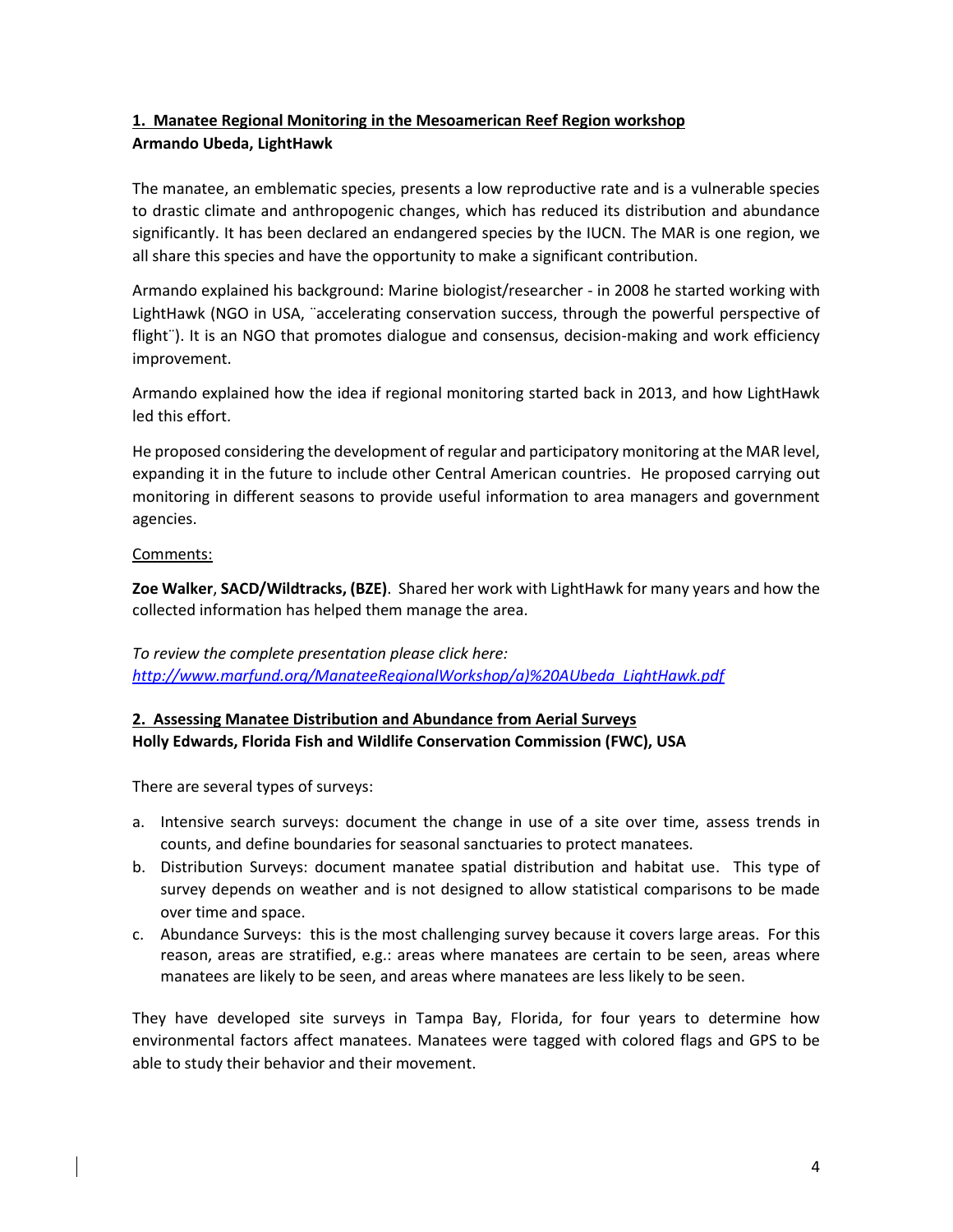Some areas that need to be surveyed have turbid waters; for example, at the mouths of rivers. These areas are not avoided during surveys, but special guidelines for these types of waters are used. In addition, other types of technology, such as drones, are used. They measure detectability.

#### Comments:

**Benjamin Morales, ECOSUR, (MEX)**. Commented that analysis is being done to determine the types of surveys that will work in turbid waters.

**Enrico Gasparri, MAR Fund, (GUA)**. Commented that it is best if studies are undertaken by research centers, and that it is important to focus the monitoring objectives clearly so that the results can provide information to make management decisions. This is because sometimes studies provide results and measurements that are not applicable to management.

*To review the complete presentation please click here: [http://www.marfund.org/ManateeRegionalWorkshop/b\)%20HEdwards\\_Aerial%20Surveys\\_Fl.pdf](http://www.marfund.org/ManateeRegionalWorkshop/b)%20HEdwards_Aerial%20Surveys_Fl.pdf)*

## **3. Results of 2014 Survey, Brief Description of Area Covered, Summary Stats: Number of Days, Miles, Hours, Counts**

**Holly Edwards, Belize; Benjamin Morales, Mexico; Ester Quintana, Guatemala.** 

This was the first pilot project in the region with the intent of applying a single manatee monitoring methodology throughout manatee habitat along the Caribbean of Mexico, Belize and Guatemala. The result for the entire survey gave a total of 425 manatee count.

### **3.a First Region-Wide Aerial Surveys of Antillean Manatees Holly Edwards, Florida Fish and Wildlife Conservation Commission (FWC), Belize survey**

As per the results of these surveys, Belize is the country with the highest density of manatees. The results identified that Manatees need fresh water and this could be the reason why the majority of them appear to be in Placencia, Belize.

### Comments:

**Benjamín Morales, ECOSUR, (MEX)**. Commented that the areas could have more manatee presence than what the survey showed. Every method has its flaws, which is why it is important to work together to minimize it.

*To review the complete presentation please click here: [http://www.marfund.org/ManateeRegionalWorkshop/c\)%20HEdwards\\_Results\\_Bel\\_Survey2014.p](http://www.marfund.org/ManateeRegionalWorkshop/c)%20HEdwards_Results_Bel_Survey2014.pdf) [df](http://www.marfund.org/ManateeRegionalWorkshop/c)%20HEdwards_Results_Bel_Survey2014.pdf)*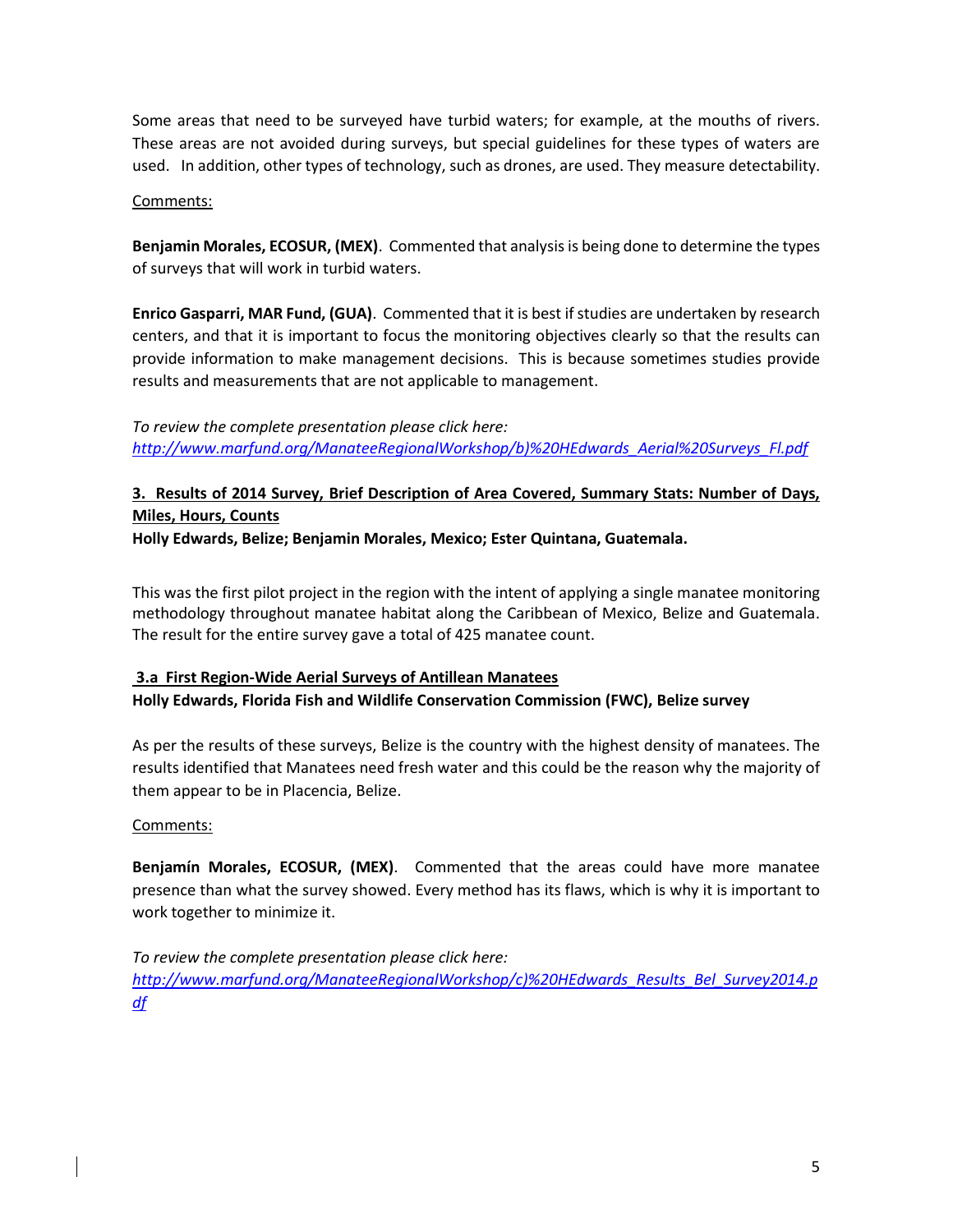### **3.b Regional Survey of Manatees in the Mesoamerican Reef Benjamín Morales, El Colegio de la Frontera Sur (ECOSUR), México survey**

In Holbox the species has been observed since 2006. For the regional survey, the aerial route was designed based on previous studies and high historical presence of manatees. The result obtained with this survey was a total of 164 manatees.

*To review the complete presentation please click here: [http://www.marfund.org/ManateeRegionalWorkshop/d\)%20BMorales\\_Results\\_Mex\\_Survey2014.](http://www.marfund.org/ManateeRegionalWorkshop/d)%20BMorales_Results_Mex_Survey2014.pdf) [pdf](http://www.marfund.org/ManateeRegionalWorkshop/d)%20BMorales_Results_Mex_Survey2014.pdf)*

### **3.c Regional Survey of Manatee in the Mesoamerican Reef Ester Quintana, University of South Florida (USF), Guatemala**

The aerial survey routes were based on previous experiences in the country. At the center of Izabal Lake the survey was stopped because it is too deep. The survey went from the east side of Izabal Lake to a widening of the Río Dulce, locally called "El Golfete", and down the west side of Izabal Lake. For Guatemala the surveyed areas overlapped with management areas: Lake Izabal–El Golfete; Sarstún area-Livingston, and Livingston–Motagua. The criteria used to separate the areas was a combination of habitat, if the area is a reserve and its use. The result obtained with this survey was a total of 45 individuals.

### Comments:

**Holly Edwards, FWC/OC, (USA).** Commented that with constant good weather the probability of counting manatee individuals would be constant as well, but if the weather changed drastically, so would the count.

**Ana Giró, HRI, (GUA).** Commented that a sub area for Bahia la Graciosa should be created, since the water turbidity is much like the one in El Golfete and that the surveys should also be done in March (when visibility in the water is better).

**Armando Ubeda (LightHawk).** Commented that because this was the first coordination exercise between the three countries much was learned that will help improve the surveys in the region.

**Ester Quintana, USF, (GUA).** Mentioned that the main cause of death for manatees in Guatemala is due to Illegal hunting and fishing nets.

*To review the complete presentation please click here: [http://www.marfund.org/ManateeRegionalWorkshop/e\)%20EQuintana\\_Results\\_Gua\\_Survey2014](http://www.marfund.org/ManateeRegionalWorkshop/e)%20EQuintana_Results_Gua_Survey2014.pdf) [.pdf](http://www.marfund.org/ManateeRegionalWorkshop/e)%20EQuintana_Results_Gua_Survey2014.pdf)*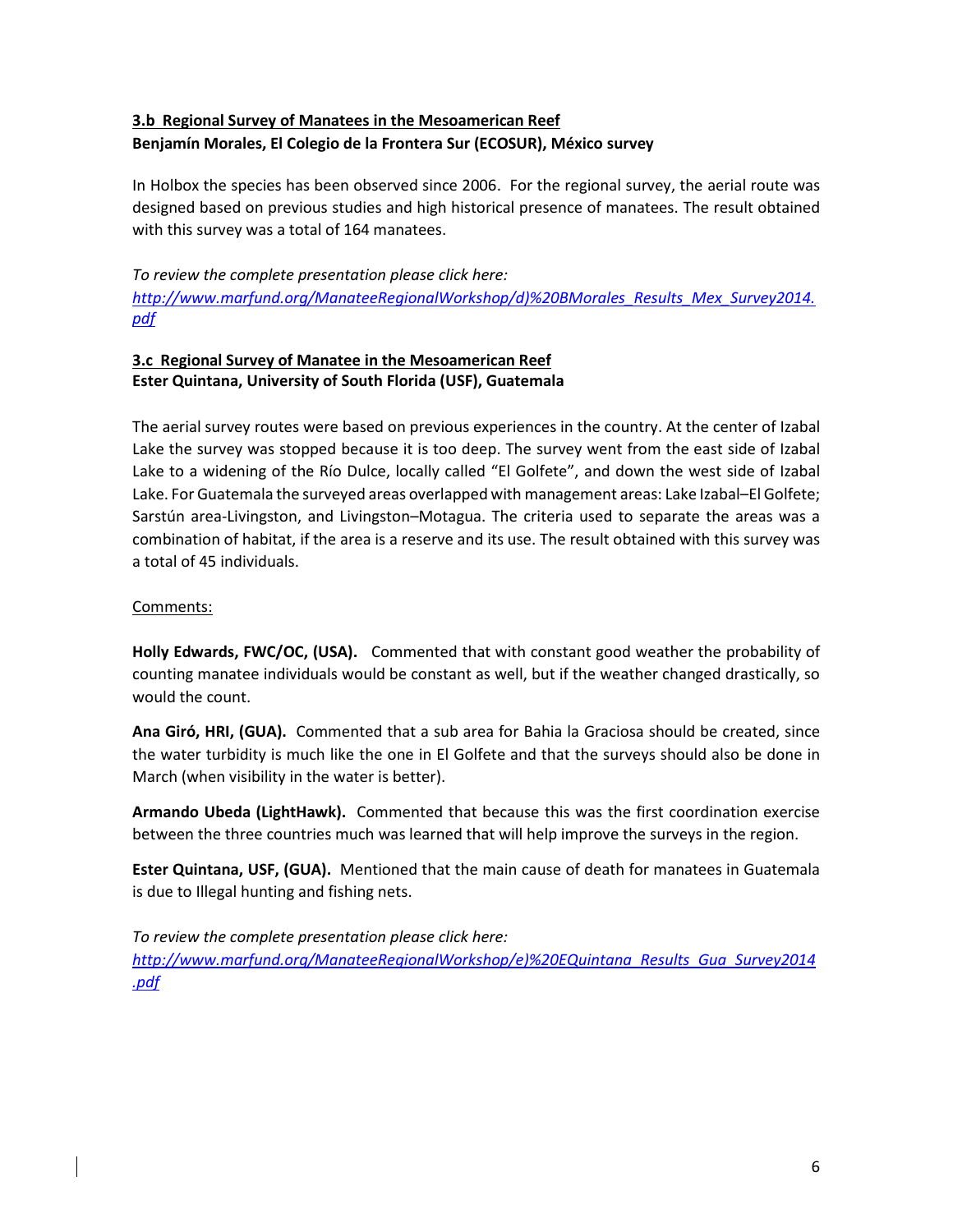# **GROUP DISCUSSION**

Armando Ubeda, LightHawk, asked the participants what their thoughts were regarding the aerial survey methodology. These were some of the observations shared:

- **José Juan Pérez, CONANP, (MEX).** It is important to use a standardized methodology, to be able to get scientific information that will support in management decisions. Not only considering the species habitat and the species, but other factors that may influence their distribution like anthropogenic impacts.
- **Benjamin Morales, ECOSUR, (MEX).** The main objective of this meeting is to share the methodology, begin with protected areas and communities, and tomorrow discuss the best methodology to be applied. The regional framework must be kept in mind, since it is a welldefined framework.
- **Mercedes Barrios, CECON/USAC, (GUA)**. Mentioned that anthropogenic effects, boat traffic, tourism and coastal development, should be incorporated into the surveys, as well as studies on seagrass density. This kind of information will be useful to protected area administrators. To which Ester Quintana, USF, (GUA) answered, aerial surveys are used to answer specific questions and have limitations. For specific aspects direct field studies are required.
- **Hendryc Acevedo, CONAP, (GUA).** This workshop motivates them as area administrators and it is interesting to see how the information is systematized. What worries him is how monitoring can be sustainable in time and how to get government entities involved.
- **Roger Flores, CCO, (HON).** Commented that in 2010 a regional manatee conservation plan was worked on and there are conservation guidelines in it that can be applied to area management.
- **Mercedes Barrios, CECON/USAC, (GUA).** Sharing information is very important to achieve management decisions. One way to gather this information can be the surveys, but other information must also be raised on the field, so it can have the impact that we require. As a nation, we cannot just focus on a single species, the more integrated the proposal is, the better chance it has to be accepted.
- **José Juan Pérez, CONANP, (MEX).** It is preferable to take things slow, to be able to maintain them in the future and to be able to incorporate new sampling sites in the project. By doing the job properly, funds can be raised in the future. In Mexico, CONABIO has contributed a lot and efforts to protect the species are undertaken.
- **Zoe Walker, SACD/Wildtracks, (BEL).** We have a good team and we are willing to cooperate and share the information.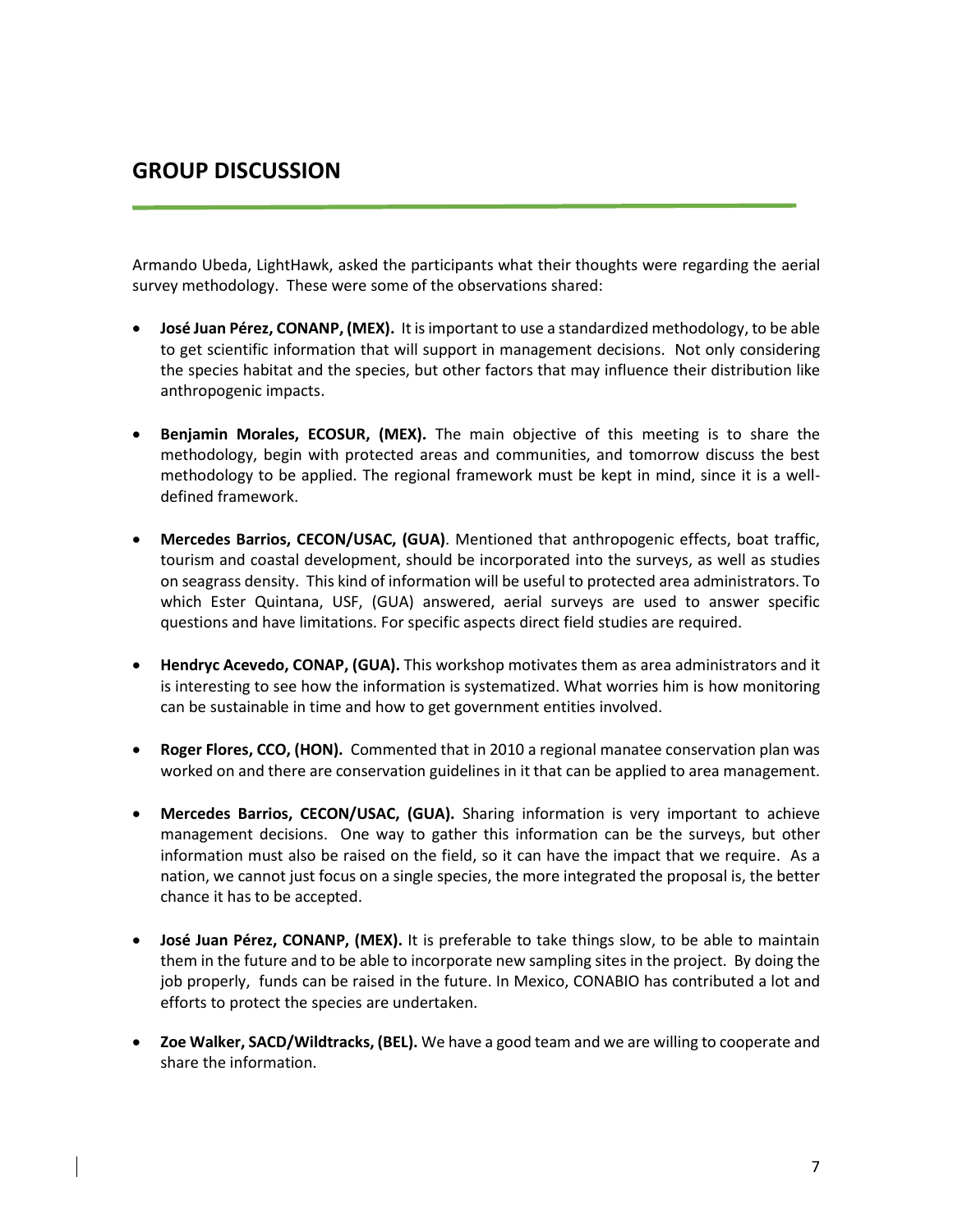**Holly Edwards, FWC/OC, (USA).** Commented these surveys will help make decisions that will affect many species. They will help identify what the impact to manatee and its habitat is and how these impacts affect other species as well. LightHawk also works in other projects, useful at ecosystem level not only at species level. One of the products will be to create a data base that is accessible to everyone and this will help to integrate the information.

# **PRESENTATIONS**

### **4. PRESENTATIONS BY COUNTRY - NATIONAL PLANS AND MANATEE POPULATION STATUS**

#### **MEXICO**

### **Action Program for Manatee Conservation José Juan Perez, National Commission of Natural Protected Areas (CONANP), México**

In Mexico the General Wildlife Law and Department of Priority Species for Conservation, oversee natural resources and species management: It works through Action Programs for the Conservation of Species (PACE, by its acronym in Spanish) helping achieve knowledge on the situation of each species, providing conservation strategies and management guidelines. The main objective of the program is to coordinate, promote and articulate the Federal Government´s efforts in conservation and recovery of endangered species in the country.

*To review the complete presentation please click here: [http://www.marfund.org/ManateeRegionalWorkshop/f\)%20JPerez\\_CONANP\\_Mex.pdf](http://www.marfund.org/ManateeRegionalWorkshop/f)%20JPerez_CONANP_Mex.pdf)*

#### **BELIZE**

### **Status of Antillean Manatees in Belize Edgar Correa, Forest Department, Belize**

Belize is a regional stronghold of the Antillean Manatee. Its population is estimated to be between 800 to 1000 individuals. A recent aerial survey in 2014 counted 500 individuals. Belize is a signatory of several international commitments to protect threatened species, including manatees. Because of the threats to this species, such as coastal development, tourism, pollution, and illegal hunting, a Belize Manatee Recovery Plan (1998) was established.

*To review the complete presentation please click here: [http://www.marfund.org/ManateeRegionalWorkshop/g\)%20ECorrea\\_ForestDepartment\\_Bel.pdf](http://www.marfund.org/ManateeRegionalWorkshop/g)%20ECorrea_ForestDepartment_Bel.pdf)*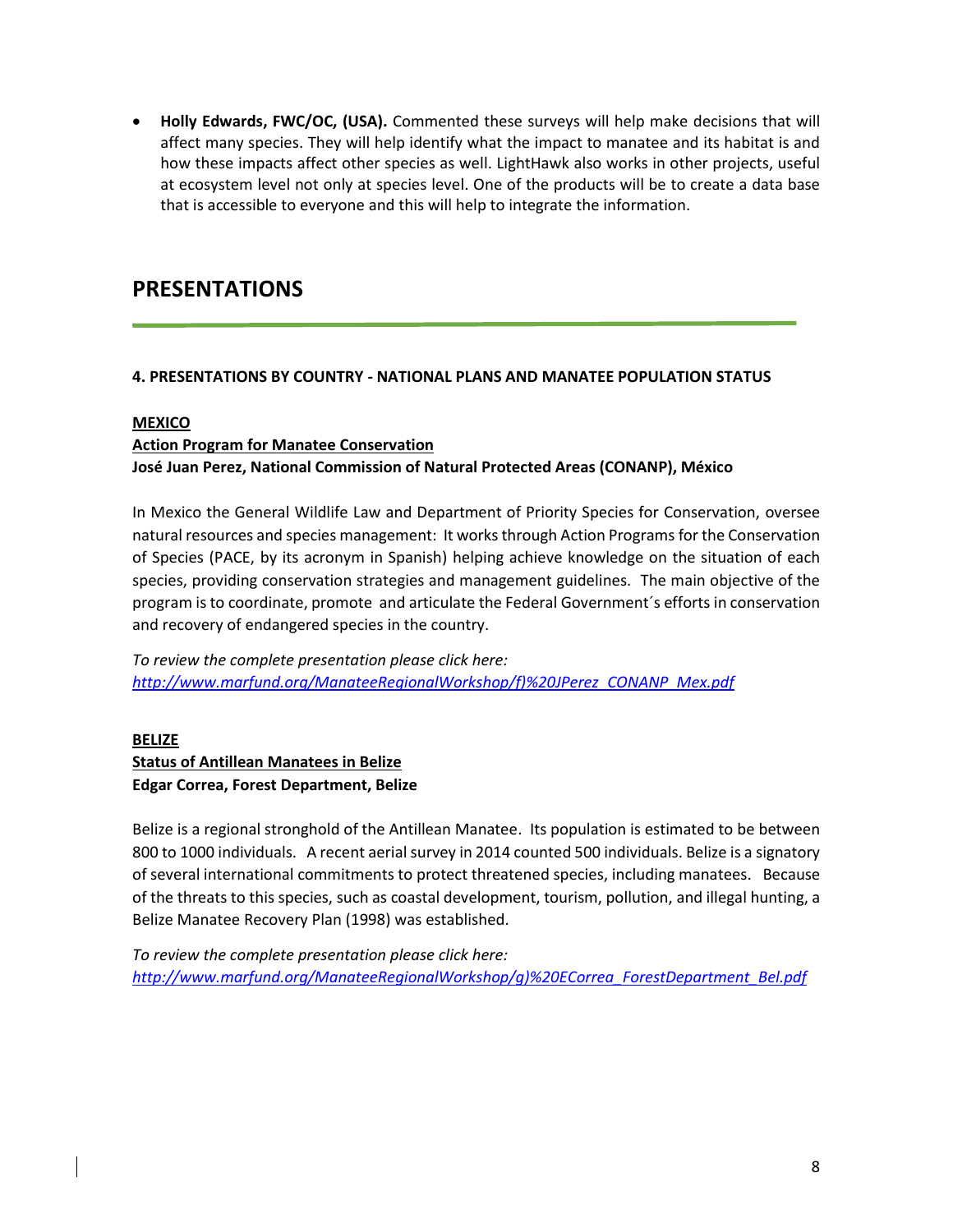#### **GUATEMALA**

#### **National Strategy for the Conservation of Manatee and its Habitat in Guatemala Airam Lopez, National Council of Protected Areas (CONAP), Guatemala**

The strategy was established with three general objectives: 1) Manage and protect the manatee habitat in the Guatemalan Caribbean region; 2) Protect and monitor the current manatee population in the Guatemalan Caribbean region and 3) increase the social and cultural importance of manatees throughout its natural distribution in Guatemala. It also focuses on resource management inside the Guatemalan Caribbean region.

*To review the complete presentation please click here: [http://www.marfund.org/ManateeRegionalWorkshop/h\)%20ALopez\\_CONAP\\_Gua.pdf](http://www.marfund.org/ManateeRegionalWorkshop/h)%20ALopez_CONAP_Gua.pdf)*

#### **HONDURAS**

**Actions for the Conservation of Antillean Manatee in the Honduran Caribbean Biological Corridor (CBCH)**

**Iris Aquino, National Institute of Forest Conservation, Protected Areas and Wildlife (ICF), Honduras**

In 2011 ICF created and approved the Manatee Biological Monitoring Protocol, which helped generate information regarding the status of the species. It also created capacities in institutions and communities on manatee monitoring.

*To review the complete presentation please click here: [http://www.marfund.org/ManateeRegionalWorkshop/i\)%20IAquino\\_ICF\\_Hon.pdf](http://www.marfund.org/ManateeRegionalWorkshop/i)%20IAquino_ICF_Hon.pdf)*

#### **5. PRESENTATIONS BY AREA: DESCRIPTION OF WORK SITES, MANATEE CONSERVATION ACTIVITIES, THREATS AND CHALLENGES MEXICO**

**Community Group Supporting Manatee Protection in Yalahau Lagoon Gerardo Ávila, Manatee, Holbox, Chiquila (MANAHOLCHI)**

ManaHolChi is a community group integrated by families that want to be part of manatee conservation activities, and who have worked on manatee surveillance and environmental education, searching for help for the manatee population.

Trainings for handling mammal beachings were received from 2009 through 2014. Project proposals regarding conservation, environmental education and natural resources were submitted to the corresponding entities..

*To review the complete presentation please click here: [http://www.marfund.org/ManateeRegionalWorkshop/j\)%20GAvila\\_ManaHolChi\\_Yum%20Balam\\_](http://www.marfund.org/ManateeRegionalWorkshop/j)%20GAvila_ManaHolChi_Yum%20Balam_Mex.pdf) [Mex.pdf](http://www.marfund.org/ManateeRegionalWorkshop/j)%20GAvila_ManaHolChi_Yum%20Balam_Mex.pdf)*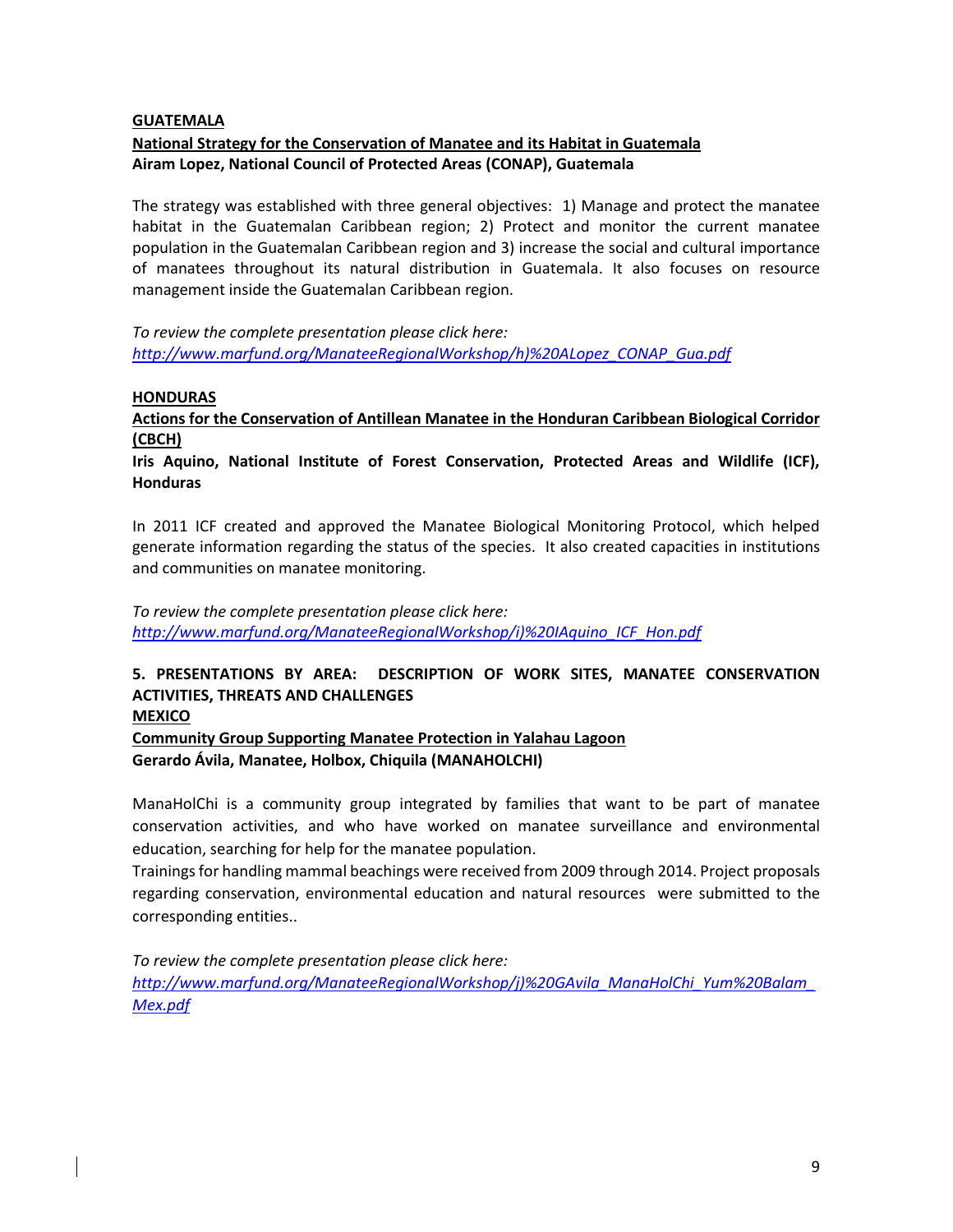### **Manatee Sanctuary in Chetumal Bay**

#### **Victor Hernandez, Ministry of Ecology and Environment (SEMA)**

Benjamin Morales and Nataly Castelblanco have supported work done in the area. One of the main objectives has been to get children involved in the protection and conservation of the species. A beaching network emergency number (066) has been created, as well as a proposal on handling beached animals.

To be able to understand the trend in manatee population, local monitoring at sub-zone level, capture and marking with satellite radio, strengthening communities and mangrove and seagrass monitoring has been developed.

*To review the complete presentation please click here: [http://www.marfund.org/ManateeRegionalWorkshop/k\)%20VHernandez\\_SEMA\\_Santuario%20del](http://www.marfund.org/ManateeRegionalWorkshop/k)%20VHernandez_SEMA_Santuario%20del%20Manat%ed_Mex.pdf) [%20Manat%ed\\_Mex.pdf](http://www.marfund.org/ManateeRegionalWorkshop/k)%20VHernandez_SEMA_Santuario%20del%20Manat%ed_Mex.pdf)*

### **BELIZE Wildtracks and Manatees Zoe Walker, Wildtracks, Sarteneja Alliance for Conservation and Development (SACD)**

Wildtracks has contributed effectively to the increased viability of Antillean Manatees in Belize, facilitating the formation of the Transboundary Working Group. This group promotes communication and collaboration between transboundary protected area management agencies and maintains the manatee rehabilitation center capacity to meet the increasing demand.

*To review the complete presentation please click here: [http://www.marfund.org/ManateeRegionalWorkshop/l\)%20ZWalker\\_Wildtracks\\_Corozal%20Bay\\_](http://www.marfund.org/ManateeRegionalWorkshop/l)%20ZWalker_Wildtracks_Corozal%20Bay_Bel.pdf) [Bel.pdf](http://www.marfund.org/ManateeRegionalWorkshop/l)%20ZWalker_Wildtracks_Corozal%20Bay_Bel.pdf)*

#### **Turneffe Atoll**

#### **Nataly Castelblanco, National Council for Science and Technology (CONACYT)**

Turneffe is the only atoll that reported the presence of manatees in salty waters. The observations are collected during aerial surveys, boat-based surveys or opportunistically. The data is collected in collaboration with several researchers, stakeholders and organizations. Sonar and drones have been used to analyze manatee´s behavior in captivity.

#### Comments:

**Ester Quintana, USF, (GUA**). Commented that sonars have been used in Guatemala and manatees in the wild did not show any reactions to the sonar. The depth of the water and seagrass play an important part on manatee reaction to sonars.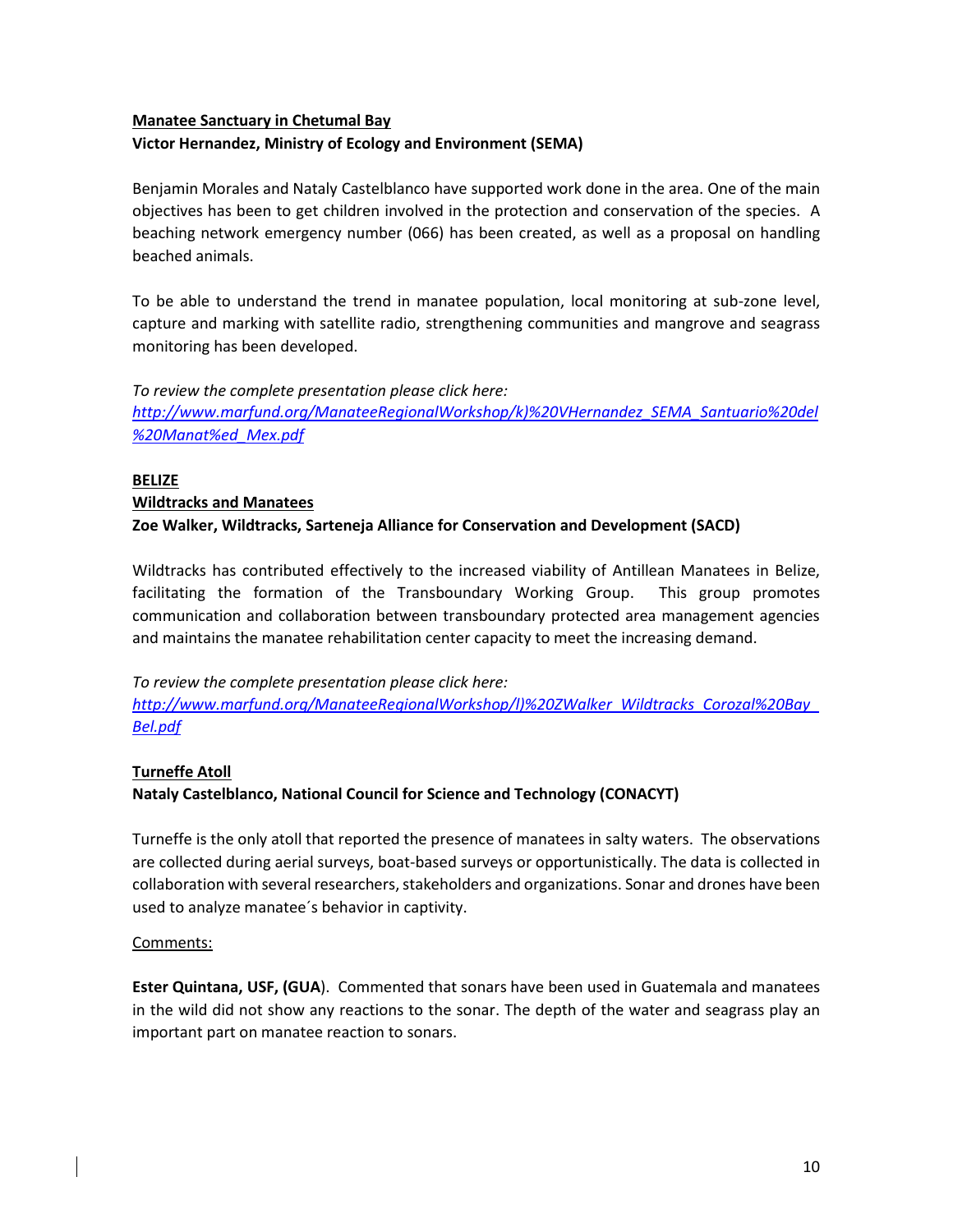*To review the complete presentation please click here:*

*[http://www.marfund.org/ManateeRegionalWorkshop/m\)%20NCastelblanco\\_CONACYT\\_UQRoo\\_T](http://www.marfund.org/ManateeRegionalWorkshop/m)%20NCastelblanco_CONACYT_UQRoo_Turneffe%20Atoll_Bel.pdf) [urneffe%20Atoll\\_Bel.pdf](http://www.marfund.org/ManateeRegionalWorkshop/m)%20NCastelblanco_CONACYT_UQRoo_Turneffe%20Atoll_Bel.pdf)*

### **Efforts to Save the Endangered Manatees of Belize Jamal A. Galvez, Sea 2 Shore Alliance**

Research is good, but sharing information with the people and communities is very important. Protecting manatees means also protecting other ecosystems and species that find benefit in different habitats. Speeding boats are a problem that should be regulated, and must be addressed by demarcation and navigation routes, since boat injuries is the highest threat that affects manatees in Belize.

#### Comments:

**Nataly Castelblanco, CONACYT UQROO, (BEL).** Added that it is important to compare the number of deaths in relation to the population. Manatee death is not a problem that affects Belize only but all the region.

*To review the complete presentation please click here: [http://www.marfund.org/ManateeRegionalWorkshop/n\)%20JGalves\\_S2SA\\_Belize%20River\\_Bel.pd](http://www.marfund.org/ManateeRegionalWorkshop/n)%20JGalves_S2SA_Belize%20River_Bel.pdf) [f](http://www.marfund.org/ManateeRegionalWorkshop/n)%20JGalves_S2SA_Belize%20River_Bel.pdf)*

#### **Manatees in Our Neighborhood Nicole Auil, Southern Environmental Association (SEA)**

The Placencia Lagoon is very important for manatees. Tourism influx in Placencia is a threat that affects marine and terrestrial habitats. A management plan for Placencia Lagoon is in place and actions are being taken to have it declared as a protected area.

*To review the complete presentation please click here: [http://www.marfund.org/ManateeRegionalWorkshop/o\)%20NAuil\\_SEA\\_Placencia%20Lagoon,%20](http://www.marfund.org/ManateeRegionalWorkshop/o)%20NAuil_SEA_Placencia%20Lagoon,%20Bel.pdf) [Bel.pdf](http://www.marfund.org/ManateeRegionalWorkshop/o)%20NAuil_SEA_Placencia%20Lagoon,%20Bel.pdf)*

### **Summary of Manatee Research 2014-2015 James Foley, Toledo Institute for Development and Environment (TIDE)**

TIDE works on a ridge to reef protection approach. It started focusing on manatees again, with a manatee research collaboration with ECOSUR that aims to create a baseline on population distribution, behavior and habitat trends in Port Honduras Marine Reserve to improve management and prepare for future threats.

*To review the complete presentation please click here: [http://www.marfund.org/ManateeRegionalWorkshop/p\)%20JFoley\\_TIDE\\_Port%20Honduras\\_Bel.p](http://www.marfund.org/ManateeRegionalWorkshop/p)%20JFoley_TIDE_Port%20Honduras_Bel.pdf) [df](http://www.marfund.org/ManateeRegionalWorkshop/p)%20JFoley_TIDE_Port%20Honduras_Bel.pdf)*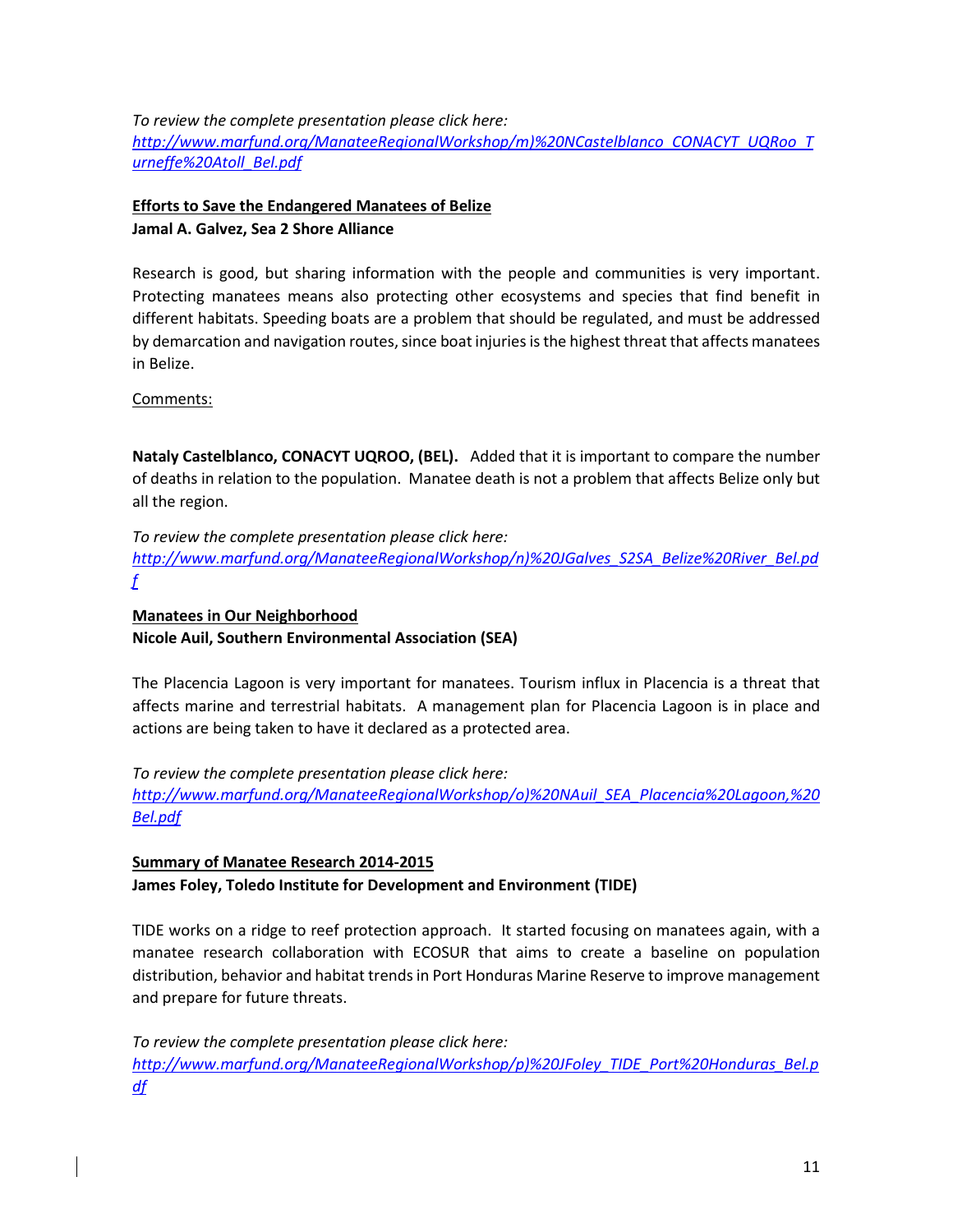### **HONDURAS Current situation of the manatee (***Trichechus manatus***) in the Cuyamel – Omoa National Park, Ramsar Site 2,133 Roger Flores, Omoa Conservation Corps (CCO)**

The park is located in the northern coast of Honduras, Department of Cortés. It has three ecosystems (mountain, wetland and coastal) that determine the existing biodiversity. Manatee displacement from the Chachahuala River to the Motagua River mouth has been observed due to abundant food availability.

*To review the complete presentation please click here: [http://www.marfund.org/ManateeRegionalWorkshop/q\)%20RFlores\\_CCO\\_Cuyamel-](http://www.marfund.org/ManateeRegionalWorkshop/q)%20RFlores_CCO_Cuyamel-Omoa_Hon.pdf)[Omoa\\_Hon.pdf](http://www.marfund.org/ManateeRegionalWorkshop/q)%20RFlores_CCO_Cuyamel-Omoa_Hon.pdf)*

### **Generating Information by Effectively Managing the Cuero y Salado Wildlife Refuge with Biological Monitoring of the West Indian Manatee Oscar Lanza, Cuero y Salado Foundation (FUCSA)**

In 9 out of 10 sites within the Refuge, manatee sightings have been reported. Direct sightings, scanner, side-scan sonar and 360 sonars are the methodologies used, for which training was received. Sighting confirmation was applied whenever the sonar detected the presence of a manatee, although this is sometimes difficult because of water turbidity. The manatee count result was 67 manatees, Masica River being the place with highest recorded sightings.

*To review the complete presentation please click here: [http://www.marfund.org/ManateeRegionalWorkshop/r\)%20OLanza\\_FUCSA\\_Barras%20de%20Cue](http://www.marfund.org/ManateeRegionalWorkshop/r)%20OLanza_FUCSA_Barras%20de%20Cuero%20y%20Salado_Hon.pdf) [ro%20y%20Salado\\_Hon.pdf](http://www.marfund.org/ManateeRegionalWorkshop/r)%20OLanza_FUCSA_Barras%20de%20Cuero%20y%20Salado_Hon.pdf)*

# **Day Two – October 22**

#### **GUATEMALA**

### **Conservation and Manatee Monitoring (***Trichechus manatus***) in the Multiple Use Area of Sarstún River – AUMRS-**

**Silja Ramírez, Foundation for Eco-development and Conservation (FUNDAECO)** 

Manatee work came as a result of a seagrass program that began in the area, and the relation between manatees and seagrass was observed. The monitoring was done once a year for manatee and twice a year for seagrass. In 2005 one dead manatee was reported, which may have died of natural causes, since he was not hurt but had spots on its skin.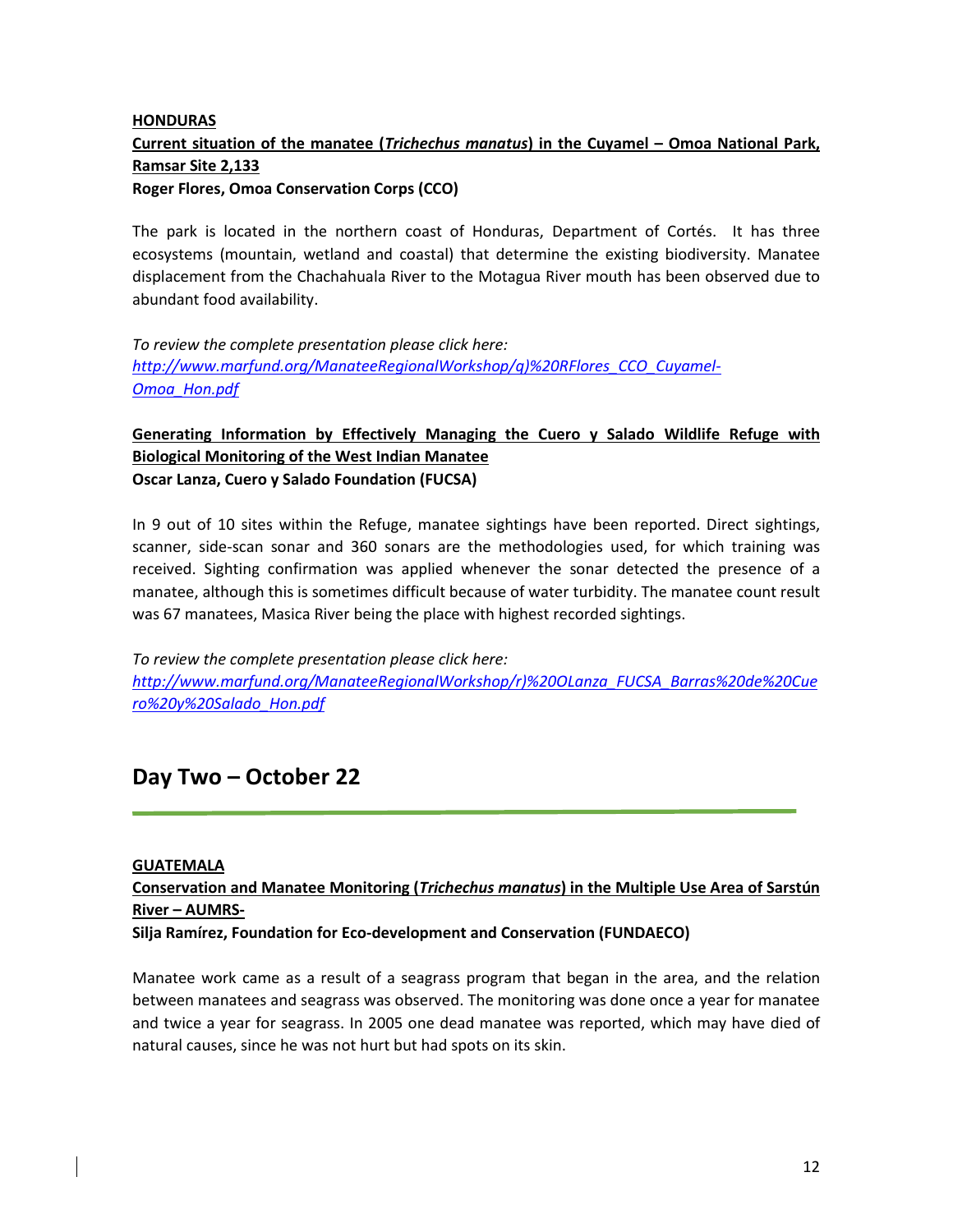*To review the complete presentation please click here:*

*[http://www.marfund.org/ManateeRegionalWorkshop/s\)%20SRamirez\\_FUNDAECO\\_Rio%20Sarstu](http://www.marfund.org/ManateeRegionalWorkshop/s)%20SRamirez_FUNDAECO_Rio%20Sarstun_Gua.pdf) [n\\_Gua.pdf](http://www.marfund.org/ManateeRegionalWorkshop/s)%20SRamirez_FUNDAECO_Rio%20Sarstun_Gua.pdf)*

### **University Protected Areas, Natural and Cultural Heritage Mercedes Barrios, Center of Conservation Studies (CECON)**

CECON protects rainforests, mangroves and estuaries by developing biodiversity and protected areas conservation models. It bases these models on investigations and conservation programs, focusing on environmental, social and economic sustainability. From 1993 to date different investigations on manatees and their habitat have been developed, including sighting documentation gathered during control and surveillance patrols.

*To review the complete presentation please click here: [http://www.marfund.org/ManateeRegionalWorkshop/t\)%20MBarrios\\_CECON\\_ChoconMachacas\\_](http://www.marfund.org/ManateeRegionalWorkshop/t)%20MBarrios_CECON_ChoconMachacas_Gua.pdf) [Gua.pdf](http://www.marfund.org/ManateeRegionalWorkshop/t)%20MBarrios_CECON_ChoconMachacas_Gua.pdf)*

### **Manatee Study in the Wildlife Refuge Bocas Del Polochic Heidy Garcia, Defenders of Nature Foundation (FDN)**

Bocas del Polochic is a Ramsar wetland. From 2006 to 2010 annual aerial surveys were carried out. In 2014, through the regional aerial survey two important areas were identified for manatee in Guatemala: Bocas del Polochic and Bahia la Graciosa.

*To review the complete presentation please click here: [http://www.marfund.org/ManateeRegionalWorkshop/u\)%20HGarcia\\_FDN\\_Bocas%20de%20Poloc](http://www.marfund.org/ManateeRegionalWorkshop/u)%20HGarcia_FDN_Bocas%20de%20Polochic_Gua.pdf) [hic\\_Gua.pdf](http://www.marfund.org/ManateeRegionalWorkshop/u)%20HGarcia_FDN_Bocas%20de%20Polochic_Gua.pdf)*

**Manatee Symbolic Species for the SIGAP Izabal Hendryc Acevedo, National Council of Protected Areas (CONAP)**

The manatee is an emblematic species for the Guatemalan Protected Areas System (SIGAP). In consequence, activities, research and different projects have been taking place to address threats, such as hunting, boat traffic, habitat loss and contamination.

Comments:

**Heidy García, FDN, (GUA).** Commented that a cultural study regarding the use of manatee was done, and they found that whenever environmental conditions created a lack of food, local communities would hunt manatee to feed on.

*To review the complete presentation please click here: [http://www.marfund.org/ManateeRegionalWorkshop/v\)%20HAcevedo\\_CONAP\\_Punta%20de%20](http://www.marfund.org/ManateeRegionalWorkshop/v)%20HAcevedo_CONAP_Punta%20de%20Manabique_Gua.pdf) [Manabique\\_Gua.pdf](http://www.marfund.org/ManateeRegionalWorkshop/v)%20HAcevedo_CONAP_Punta%20de%20Manabique_Gua.pdf)*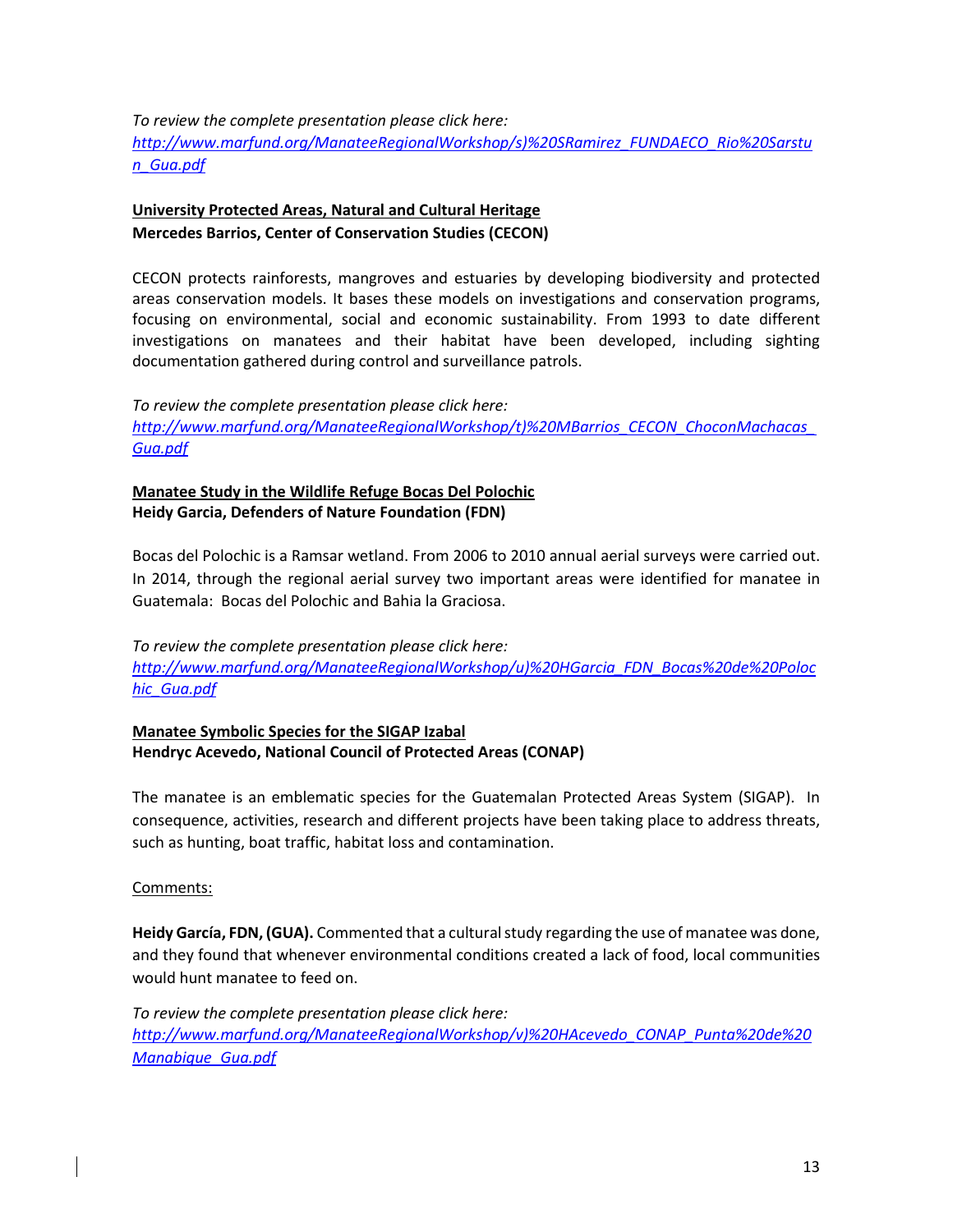# **GROUP DISCUSSION**

### **6. MANAGEMENT NEEDS FOR PROTECTED AREAS AND NON-PROTECTED AREAS; MONITORING NEEDS FOR PROTECTED AREAS AND RECOMMENDATIONS**

This group discussion was organized by country. In the introduction to the exercise, Armando Ubeda (LightHawk) asked that each country identify the threats to the species, management needs and resources needed to effectively manage and protect this species. Some threats, such as hunting, could not be resolved with surveys. However, it is important to determine what needs to be done to address the threats, and if it can be done at a regional level.

Each country group answered the following questions:

- 1. What are the current and emerging threats to manatees?
- 2. What are the priorities and needs concerning manatees? Specific management objectives?
- 3. What are your short and long term objectives for managing manatees?
- 4. What are your resource needs to meet management objectives?
- 5. How do you think you could contribute to the regional monitoring effort? What can you do to collaborate with other countries in the MAR region?
- 6. Is it in your plans to use aerial surveys? Are you conducting aerial surveys?
- 7. What are your weaknesses and strengths (technical capacity e.g. observers, researchers)?
- 8. How will the regional aerial survey will help you to address your management objectives (questions)?

Although each country developed its own analysis, in summary, the participants identified the threats to manatee populations and highlighted the importance of their conservation. They pointed out specific objectives to pursue, such as law enforcement, environmental education, interinstitutional coordination, training in and development of conservation programs, and socializing results, among others. It is important to share information and best practices throughout the region, and walk together as a region towards manatee conservation.

The Belize group specifically pointed out that it was important to address increasing manatee deaths in the Belize River, to understand and strengthen transboundary connectivity, to develop health assessments of manatees, as well as rescue and rehabilitation facilities.

Comments to the country presentations:

**Arlene Young, CZMAI, (BEL).** Stated that determining the status of the population is needed, as well as evaluating the health of the population. Nicole Auil, SEA, (BEL) added, there has been a long term study for manatee population health in only two locations, and they want to expand that knowledge base and include hotspots in pollution and the borders, since they don't have information there. Jamal Galvez added, that knowing the health of the population will help understand the species.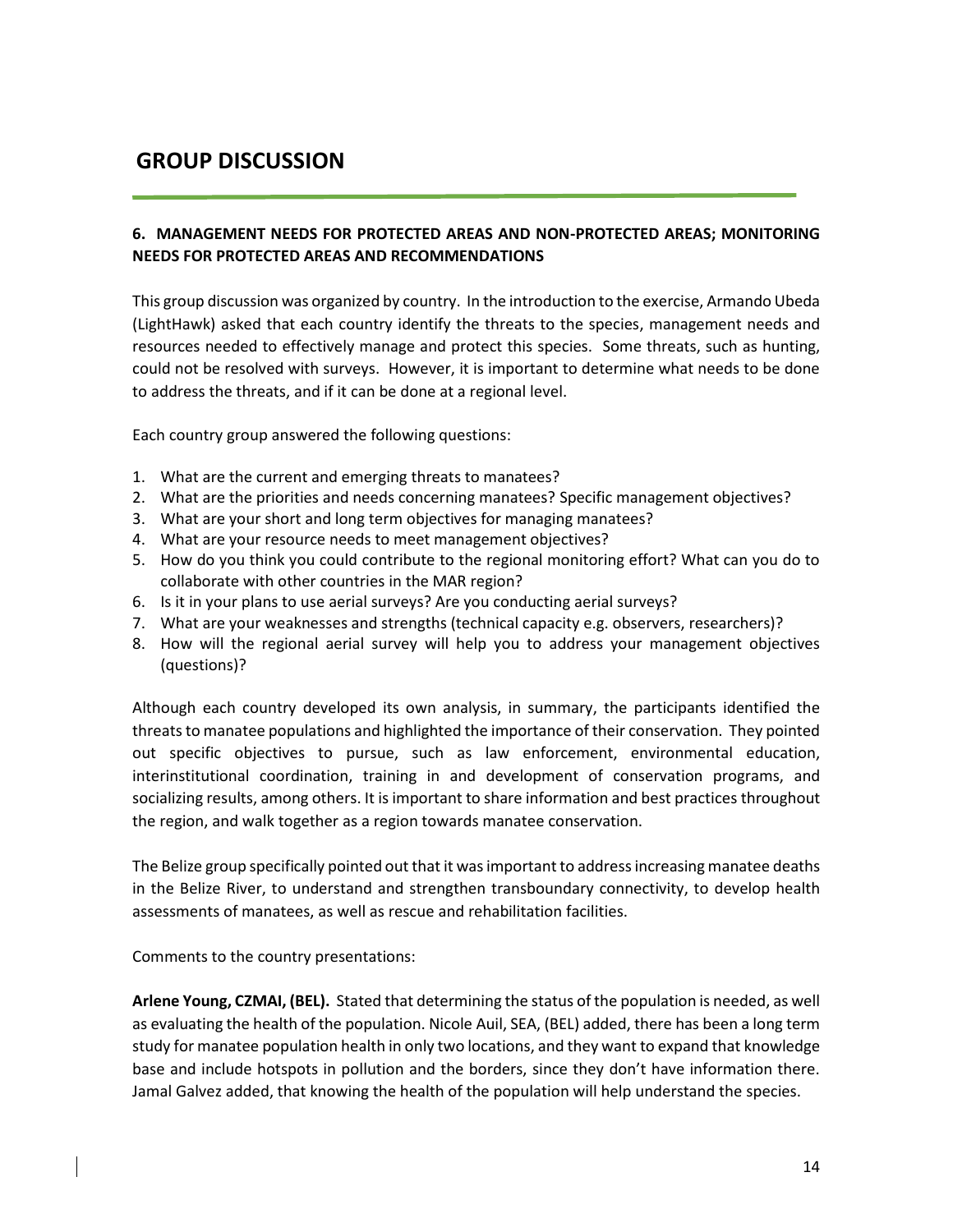**José Juan Pérez, CONANP, (MEX).** The Mexican legal framework establishes the requirements for sustainable use of an endangered species, such as swimming with manatees. They include the development of a management plan, an impact evaluation analysis and specifying how the activity will be undertaken so it will not have a negative impact on the species.

**Benjamin Morales, ECOSUR, (MEX).** Added that in the northern part of Quintana Roo, manatee presence is constant. In the touristic corridor Cancun – Tulum, information gaps exist regarding pollution and manatee sighting.

**Gerardo Avila (MEX).** Added that what needs to be addressed in Yum Balam is fishing, with regulations and surveillance, the problem is not that they use nets, it is how they use them, by spreading them across very wide areas.

To view the complete results of each country group, please click on the following:

#### **Honduras**

*[http://www.marfund.org/ManateeRegionalWorkshop/w\)%20Grupo%20Hon.pdf](http://www.marfund.org/ManateeRegionalWorkshop/w)%20Grupo%20Hon.pdf)*

#### **Guatemala**

*[http://www.marfund.org/ManateeRegionalWorkshop/x\)%20Grupo%20Gua.pdf](http://www.marfund.org/ManateeRegionalWorkshop/x)%20Grupo%20Gua.pdf)*

#### **Belize**

*[http://www.marfund.org/ManateeRegionalWorkshop/y\)%20Grupo%20Bel.pdf](http://www.marfund.org/ManateeRegionalWorkshop/y)%20Grupo%20Bel.pdf)*

#### **Mexico**

*[http://www.marfund.org/ManateeRegionalWorkshop/z\)%20Grupo%20Mex.pdf](http://www.marfund.org/ManateeRegionalWorkshop/z)%20Grupo%20Mex.pdf)*

# **AGREEMENTS AND NEXT STEPS**

#### **Agreements,**

 **Benjamin Morales (MEX)** as Co-chair of IUCN for Sirenia Specialist Group, a group of people who share a dedication to manatee & dugong research, offers an alliance with this initiative. That can be formally established with a letter and IUCN's logo can be added to this manatee regional conservation initiative.

#### **Next Steps,**

 Benjamin Morales will draft a letter to the IUCN Sirenia Group to establish the alliance and support the initiative.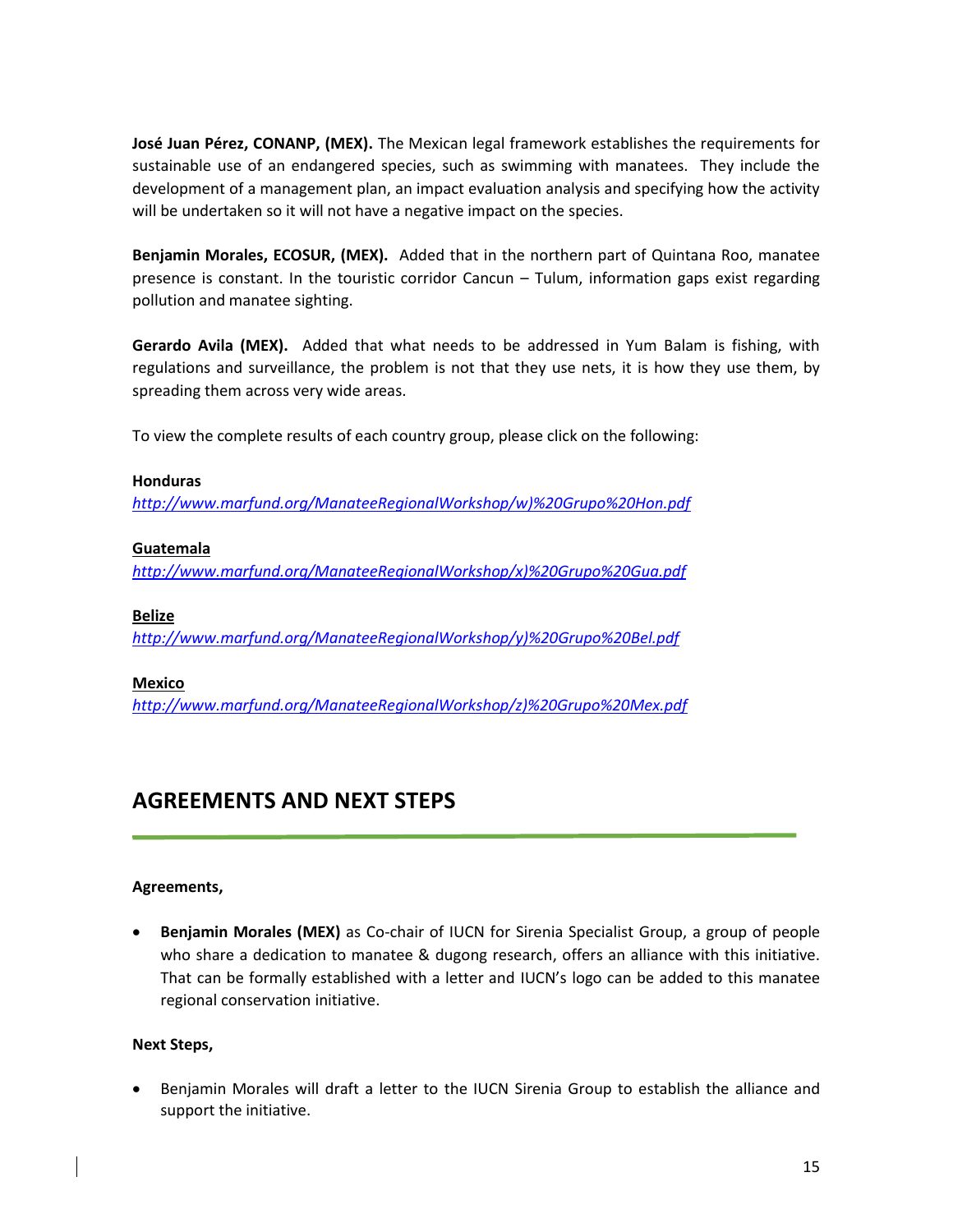- MAR Fund will enable a space on its website to publish the information, presentations and minutes of the workshop.
- LightHawk and MAR Fund will jointly develop a proposal to raise funds for approved activities.

# **CLOSING**

#### **María José González, MAR FUND**

Thanked everyone´s participation in the workshop, being the first regional one for manatee. She added that aerial surveys are a way of unifying monitoring protocols and information for this key species, but it will also be important to work on other common manatee conservation needs for the region.

# **References**

Deutsch, C.J., Self-Sullivan, C. & Mignucci-Giannoni, A. 2008. *Trichechus manatus*. *The IUCN Red List of Threatened Species 2008.* Obtained on November 17 of 2015, on <http://www.iucnredlist.org/details/22103/0>

Hunter, M. 2013. *Manatees & Cribbean Conservation: The Threat of Low Genetic Diversity.* Obtained on November 17 of 2015, on [http://livebettermagazine.com/article/manatees-caribbean](http://livebettermagazine.com/article/manatees-caribbean-conservation-the-silent-threat-of-low-genetic-diversity/)[conservation-the-silent-threat-of-low-genetic-diversity/](http://livebettermagazine.com/article/manatees-caribbean-conservation-the-silent-threat-of-low-genetic-diversity/)

Petula, U. (2015). *The Mesoamerican Barrie Reef – Caribbean´s Largest Marine Habitat.* Obtained on November 17 of 2015, on [http://www.caribbeanandco.com/the-mesoamerican-barrier-reef](http://www.caribbeanandco.com/the-mesoamerican-barrier-reef-caribbeans-largest-marine-habitat/)[caribbeans-largest-marine-habitat/](http://www.caribbeanandco.com/the-mesoamerican-barrier-reef-caribbeans-largest-marine-habitat/)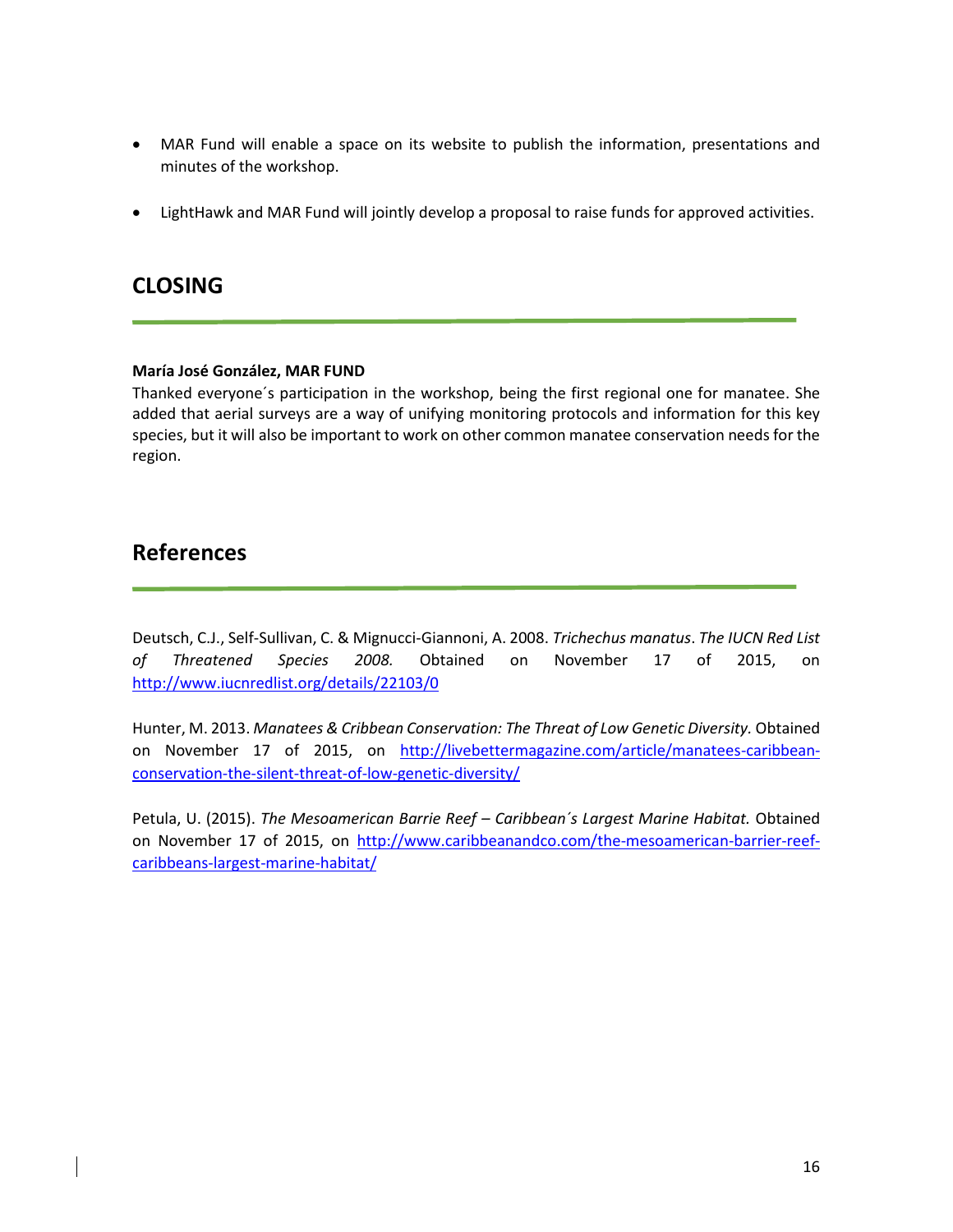# **Annex 1. Participant List**

 $\overline{\phantom{a}}$ 

| No.            | <b>NAME</b>                | <b>COUNTRY</b>  | <b>INSTITUTION</b>         | <b>EMAIL</b>                   |
|----------------|----------------------------|-----------------|----------------------------|--------------------------------|
| 1              | <b>Holly Edwards</b>       | <b>USA</b>      | FWC / OC                   | Holly.Edwards@MyFWC.com        |
| $\overline{2}$ | Armando Ubeda              | Nicaragua / USA | Lighthawk                  | aubeda@lighthawk.org           |
| 3              | <b>Nataly Castelblanco</b> | México / Belice | <b>CONACYT UQROO</b>       | castelblanco.nataly@gmail.com  |
| 4              | Gerardo Avila              | México          | ManaHolchi                 | gerardo holbox@hotmail.com     |
| 5              | <b>Benjamín Morales</b>    | México          | <b>ECOSUR</b>              | bmorales@ecosur.mx             |
| 6              | Juan José Pérez            | México          | <b>CONANP / APFFYB</b>     | jperez@conanp.gob.mx           |
| 7              | Victor Hernández           | México          | <b>SEMA</b>                | santmanati@hotmail.com         |
| 8              | Arlene Maheia Young        | <b>Belice</b>   | <b>CZMAI</b>               | director@coastalzonebelize.org |
| 9              | <b>Anouk Neuhaus</b>       | <b>Belice</b>   | <b>Blue Ventures</b>       | anouk@blueventures.org         |
| 10             |                            |                 | Southern Environmental     |                                |
|                | <b>Nicole Auil Gomez</b>   | <b>Belice</b>   | Association                | execdirector@seabelize.org     |
| 11             | Edgar Correa               | <b>Belice</b>   | <b>Forest Department</b>   | wildlife.fd@ffsd.gov.bz        |
| 12             | Jamal Galvez               | <b>Belice</b>   | Sea 2 Shore Alliance       | jgalves@sea2shore.org          |
| 13             | Zoe Walker                 | <b>Belice</b>   | SACD / Wildtracks          | office@wildtracksbelize.org    |
| 14             | James Foley                | <b>Belice</b>   | <b>TIDE</b>                | jfoley@tidebelize.org          |
| 15             | Jorge del Cid              | Guatemala       | <b>CECON / USAC</b>        | biotoposcecon@gmail.com        |
| 16             | Hendryc Acevedo            | Guatemala       | <b>CONAP</b>               | obed acevedo@hotmail.com       |
| 17             | Silja Ramírez              | Guatemala       | <b>FUNDAECO</b>            | s.ramirez@fundaeco.org.gt      |
| 18             | Tannia Sandoval            | Guatemala       | <b>CONAP</b>               | silvestrenoro@conap.gob.gt     |
| 19             | Enma Díaz                  | Guatemala       | <b>CONAP</b>               | emydiazbio@gmail.com           |
| 20             | <b>Ester Quintana</b>      | Guatemala       | <b>USF</b>                 | equintan@mail.usf.edu          |
| 21             | Mario Jolón                | Guatemala       | <b>Rainforest Alliance</b> | mjolon@ra.org                  |
| 22             | Ana Giró                   | Guatemala       | <b>HRI</b>                 | anagiro@gmail.com              |
| 23             | Airam Andrea López         | Guatemala       | <b>CONAP</b>               | aroulet@conap.gob.gt           |
| 24             | Irene Franco               | Guatemala       | CEMA / USAC                | irefranco@gmail.com            |
| 25             | Mercedes Barrios           | Guatemala       | <b>CECON / USAC</b>        | mercedesbarrios@gmail.com      |
| 26             | <b>Heidy García</b>        | Guatemala       | <b>FDN</b>                 | hgarcia@defensores.org.gt      |
| 27             | María José Gonzalez        | Guatemala       | <b>MAR Fund</b>            | migonzalez@marfund.org         |
| 28             | Claudio Gonzalez           | Guatemala       | <b>MAR Fund</b>            | cgonzalez@marfund.org          |
| 29             | Ana Beatrzi Rivas          | Guatemala       | <b>MAR Fund</b>            | arivas@marfund.org             |
| 30             | Ximena Flamenco            | Guatemala       | <b>MAR Fund</b>            | xflamenco@marfund.org          |
| 31             | Roger H. Flores            | <b>Honduras</b> | <b>CCO Honduras</b>        | r.flores464@gmail.com          |
| 32             | <b>Iris Aquino</b>         | Honduras        | <b>ICF</b>                 | mariaquihn@yahoo.es            |
| 33             | Oscar Lanza                | <b>Honduras</b> | <b>FUCSA</b>               | lanforest@yahoo.com            |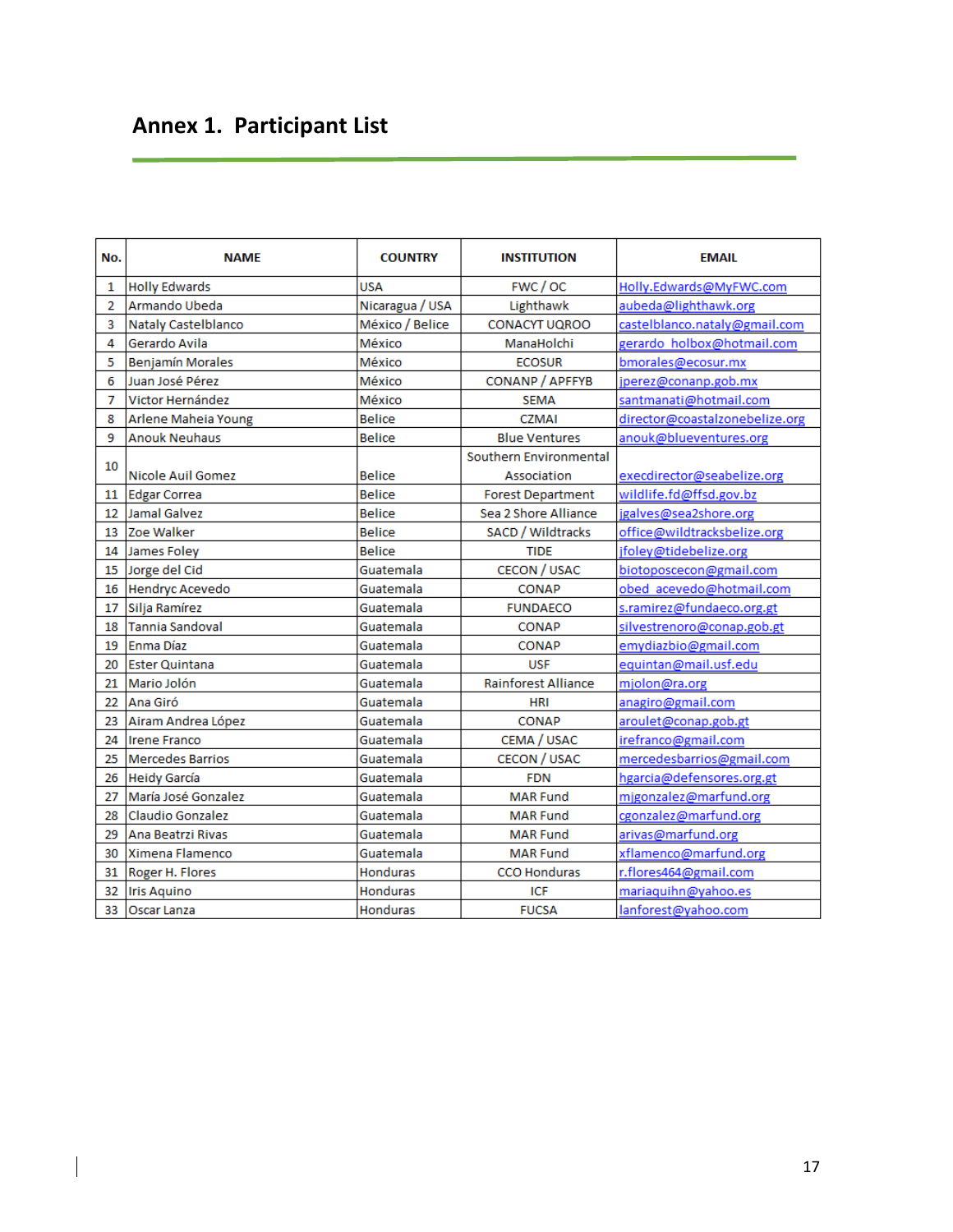### **DAY 1 – Morning session - all participants**

 $\overline{\phantom{a}}$ 

| <b>TIME</b>   | <b>ACTIVITY</b>                                                                                                                                                                                                                                 | <b>RESPONSIBLE</b>   | <b>HOUR</b> |
|---------------|-------------------------------------------------------------------------------------------------------------------------------------------------------------------------------------------------------------------------------------------------|----------------------|-------------|
|               | Welcome                                                                                                                                                                                                                                         | <b>MAR Fund</b>      | 8:30 AM     |
| 15 min        |                                                                                                                                                                                                                                                 |                      |             |
| 15 min        | Opening of the event                                                                                                                                                                                                                            | Enma Díaz, Executive | 8:45 AM     |
|               |                                                                                                                                                                                                                                                 | Secretary of CONAP   |             |
| 25 min        | Introduction of participants and their connection to research<br>and conservation of manatees.                                                                                                                                                  | Everybody            | 9:00 AM     |
| <b>50 min</b> | Background and history<br>Background (why are we here)<br>1.<br>What has been done and what we are trying to<br>accomplish<br>Why we decided to bring everybody together to<br>collaborate in one regional survey<br>Introduction of team<br>2. | Armando J. Ubeda     | 9:25 AM     |
| $10$ min      | <b>Break</b>                                                                                                                                                                                                                                    | N/A                  | 10:15 AM    |
| <b>80 min</b> | Objectives of 2014 survey<br>Introduction - types of surveys, challenges, uses and<br>1.<br>successes<br>Regional 2014<br>2.<br>Methodology<br>a.<br>Applications<br>b.<br>Our goals and objectives<br>c.<br><b>QUESTIONS</b>                   | Dr. Holly Edwards    | 10:25 AM    |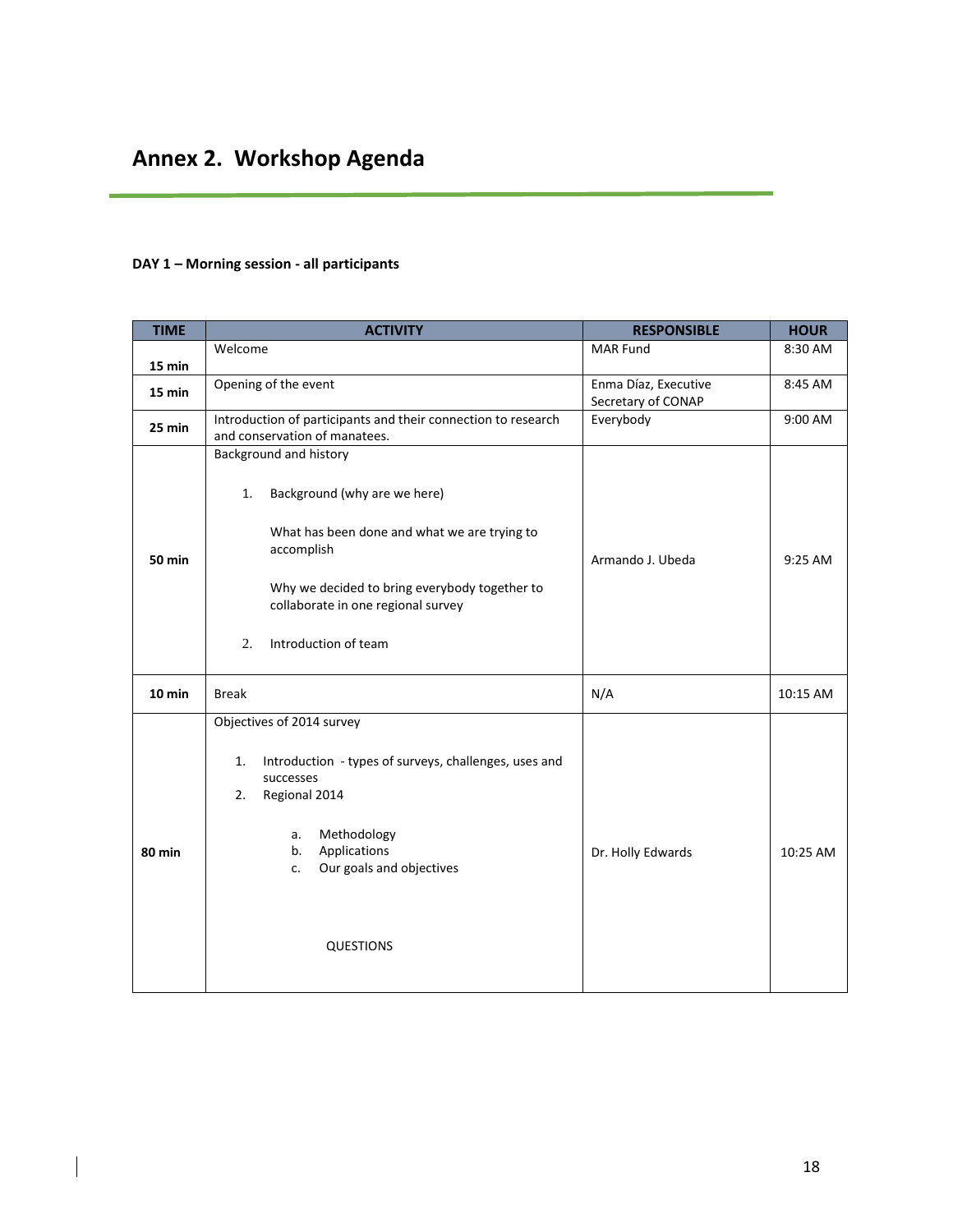| 60 min        | a.<br>b.<br>d. | Result of 2014 survey – brief description of area covered,<br>summary stats: number of days, miles, hours, counts,<br>Mexico (how many hours, areas, flight<br>paths)<br>Belize<br>Guatemala<br>Combined data (maps) | Benjamin Morales (a)<br>Holly Edwards (b, d)<br>Ester Quintana (c) | 12:45 PM |
|---------------|----------------|----------------------------------------------------------------------------------------------------------------------------------------------------------------------------------------------------------------------|--------------------------------------------------------------------|----------|
|               | QUESTIONS      |                                                                                                                                                                                                                      |                                                                    |          |
| <b>70 min</b> | Lunch          |                                                                                                                                                                                                                      | N/A                                                                |          |

### **DAY 1 – Afternoon session - all participants**

| <b>TIME</b>    | <b>ACTIVITY</b>                                                                                                                                           | <b>RESPONSIBLE</b>                                                             | <b>HOUR</b> |
|----------------|-----------------------------------------------------------------------------------------------------------------------------------------------------------|--------------------------------------------------------------------------------|-------------|
| <b>60 min</b>  | Presentation by country (national plans, status)<br><b>QUESTIONS</b>                                                                                      | Government representatives<br>Mexico<br><b>Belize</b><br>Guatemala<br>Honduras | $2:15$ PM   |
| $10$ min       | <b>Break</b>                                                                                                                                              |                                                                                | 3:15 PM     |
| <b>180 min</b> | Presentation by area<br>Description of site<br>a)<br><b>Conservation activities</b><br>b)<br><b>Threats</b><br>c)<br>d)<br>Challenges<br><b>QUESTIONS</b> | LightHawk / MAR Fund                                                           | 3:25 PM     |
| $10$ min       | Closing words for the day and explanation of the work<br>methodology for the discussion next day                                                          | Armando Ubeda                                                                  | 6:25 PM     |

### **DAY 2 – Morning session - all participants**

 $\overline{\phantom{a}}$ 

| <b>TIME</b>      | <b>ACTIVITY</b>                                                                                                                                                      | <b>RESPONSIBLE</b>                  | <b>HOUR</b> |
|------------------|----------------------------------------------------------------------------------------------------------------------------------------------------------------------|-------------------------------------|-------------|
| 120 min          | Discussion by group:<br>Managament needs for protected areas and non-<br>1.<br>protected areas<br>Monitoring needs of protected areas<br>2.<br>Recommendations<br>3. | LightHawk / MAR Fund                | 8:30 AM     |
| $10$ min         | <b>Break</b>                                                                                                                                                         |                                     | 10:30 AM    |
| <b>45 min</b>    | Continuation of group work                                                                                                                                           | LightHawk / MAR Fund                | 10:40 AM    |
| <b>60 min</b>    | Agreements and next steps                                                                                                                                            | Armando Ubeda / Claudio<br>González | 11:25 PM    |
| $10 \text{ min}$ | Closing                                                                                                                                                              | <b>MAR Fund</b>                     | 12:25 PM    |
| 60 min           | LUNCH                                                                                                                                                                |                                     | 12:35 PM    |